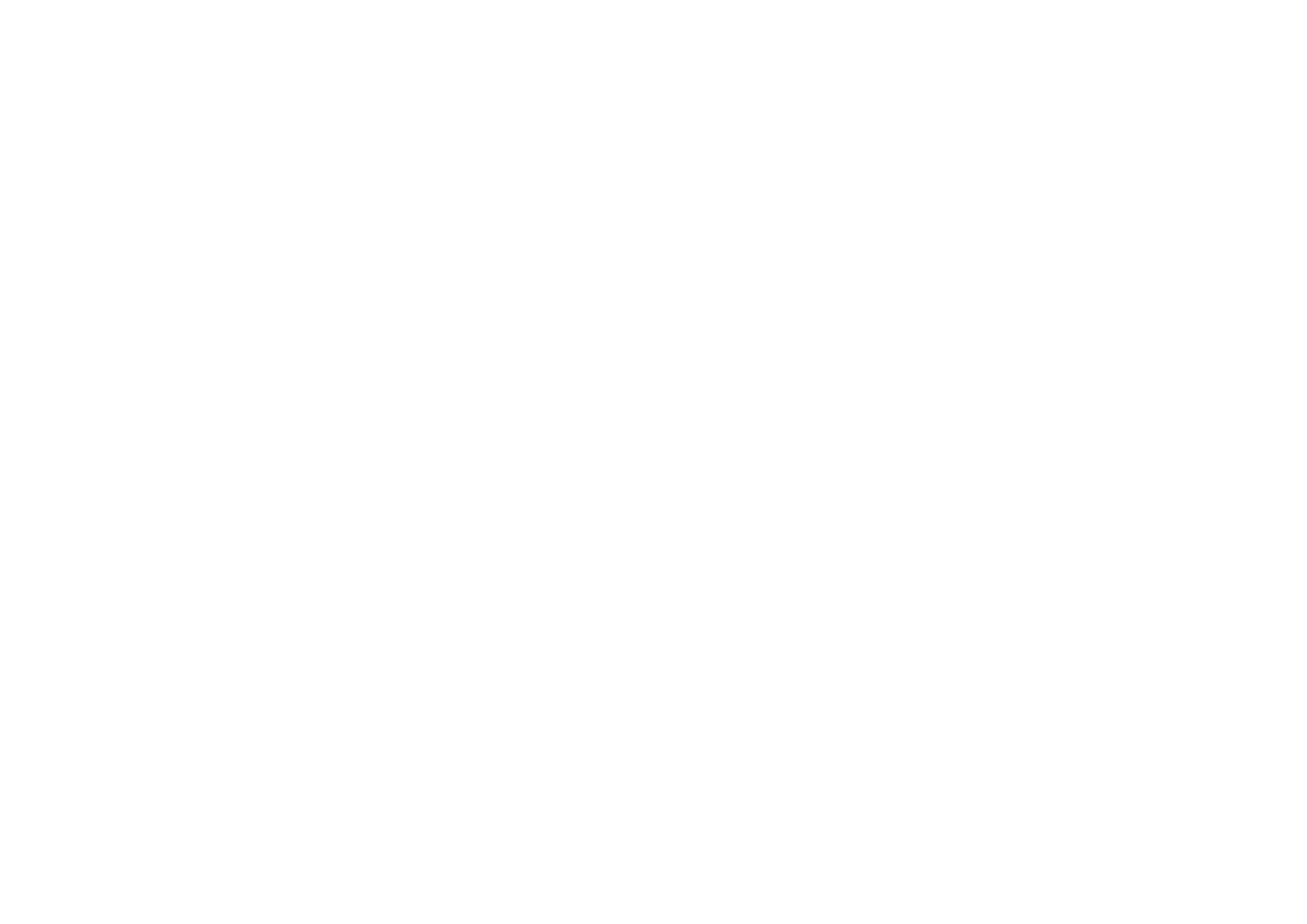## Contents

| <b>Executive summary</b>        | 4  |
|---------------------------------|----|
| What we did                     | 6  |
| What motivates solicitors       | 8  |
| Firm culture and inclusion      | 14 |
| Flexible and agile working      | 20 |
| <b>Parental leave</b>           | 24 |
| Recruitment                     | 28 |
| <b>Career progression</b>       | 32 |
| Alternative career paths        | 38 |
| Further action and support      | 40 |
| Conclusions and recommendations | 42 |
| Acknowledgements                | 43 |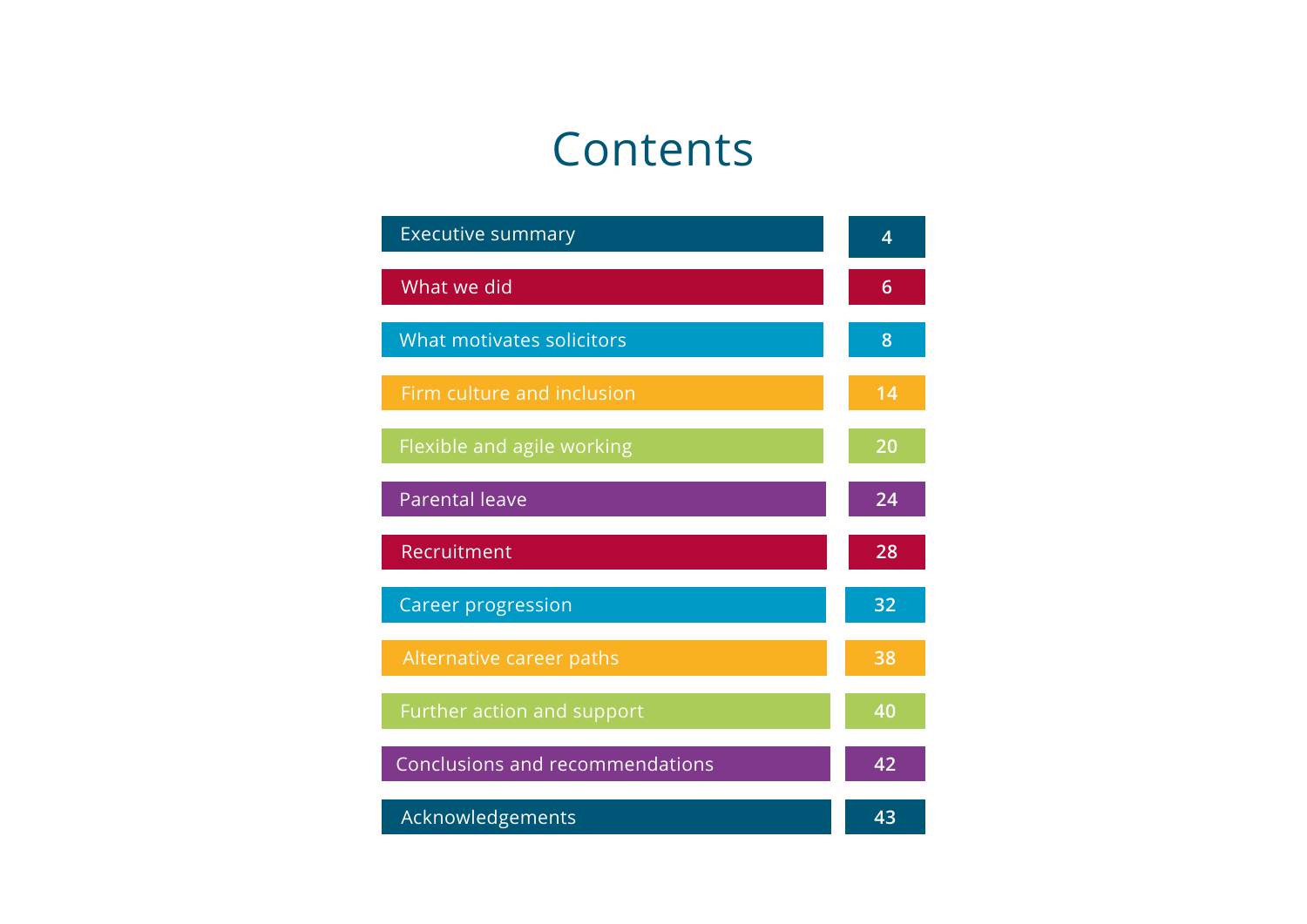## Executive summary

We wanted to understand what is being done, and what can be done, to improve the representation of female and black, Asian and minority ethnic (BAME) solicitors in senior roles such as partners or directors.

A diverse and inclusive profession is important to us and the firms we regulate as it benefits both the providers and consumers of legal services. This is true at all levels of seniority within law firms.

It is also an important area for other regulators and the Legal Services Board (LSB). In the recently published foreword to the LSB Business Plan 2017/18 the Chief Executive, Neil Buckley, said:

"I cannot emphasise enough just how important improvements in diversity are to the future of the profession and, in turn, to the judiciary.

This is an issue that has to be tackled not solely at entry level, where there is a good story emerging, we also need to make sure that action is taken to address diversity differentials in relation to progression to senior levels within the profession."

Our information shows that men are more likely to be working in a higher paid role in a larger firm and are more likely to be a partner/ manager. There is also an under-representation of BAME individuals in larger firms including at partner/manager level.

Although real changes have been made over the last ten years with increasing numbers of female and BAME solicitors entering the profession, there is some concern that firms are not benefiting from the recruitment and retention of the most talented individuals, irrespective of their gender and ethnicity. This has an adverse financial and cultural impact on firms.

We decided to gather qualitative information from firms and individuals about career progression and diversity and inclusion. We know that people choose their career path for a variety of reasons. The review looked at the various drivers and motivations behind these career choices.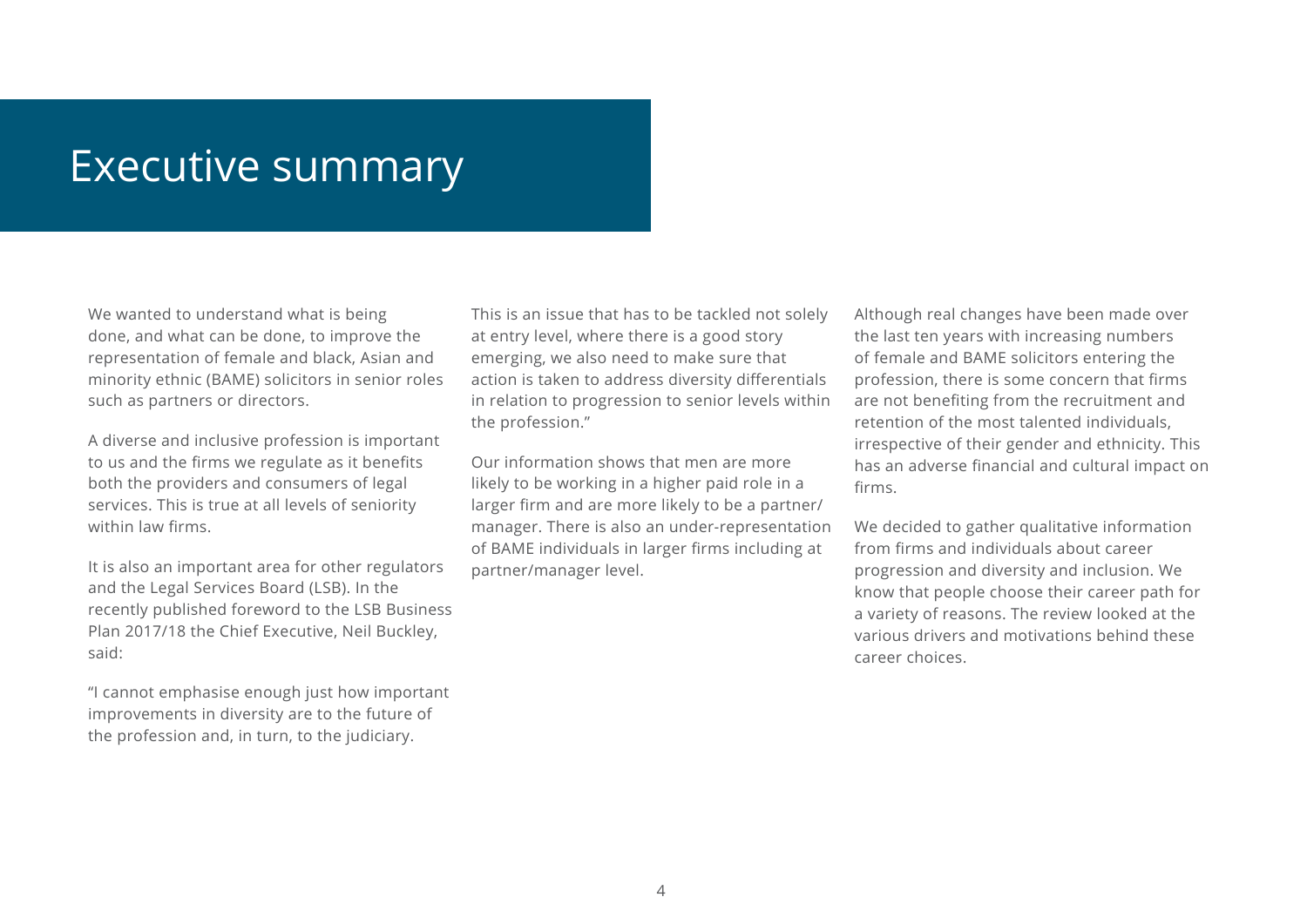The overall picture is that firms have introduced a number of different practices to help improve diversity at senior levels. There were mixed views from respondents and interviewees about the success of some of these initiatives. We have seen some good examples of what firms can do to make a difference. We have also seen some good examples of what firms can do to achieve this.

Some of the examples in this report require large amounts of resource and commitment that will not be available to all firms. However, we also show that developing an inclusive culture is not just about money. There are many things that all firms can do without going to a great deal of time or expense. The firm's attitude is the most important thing here.

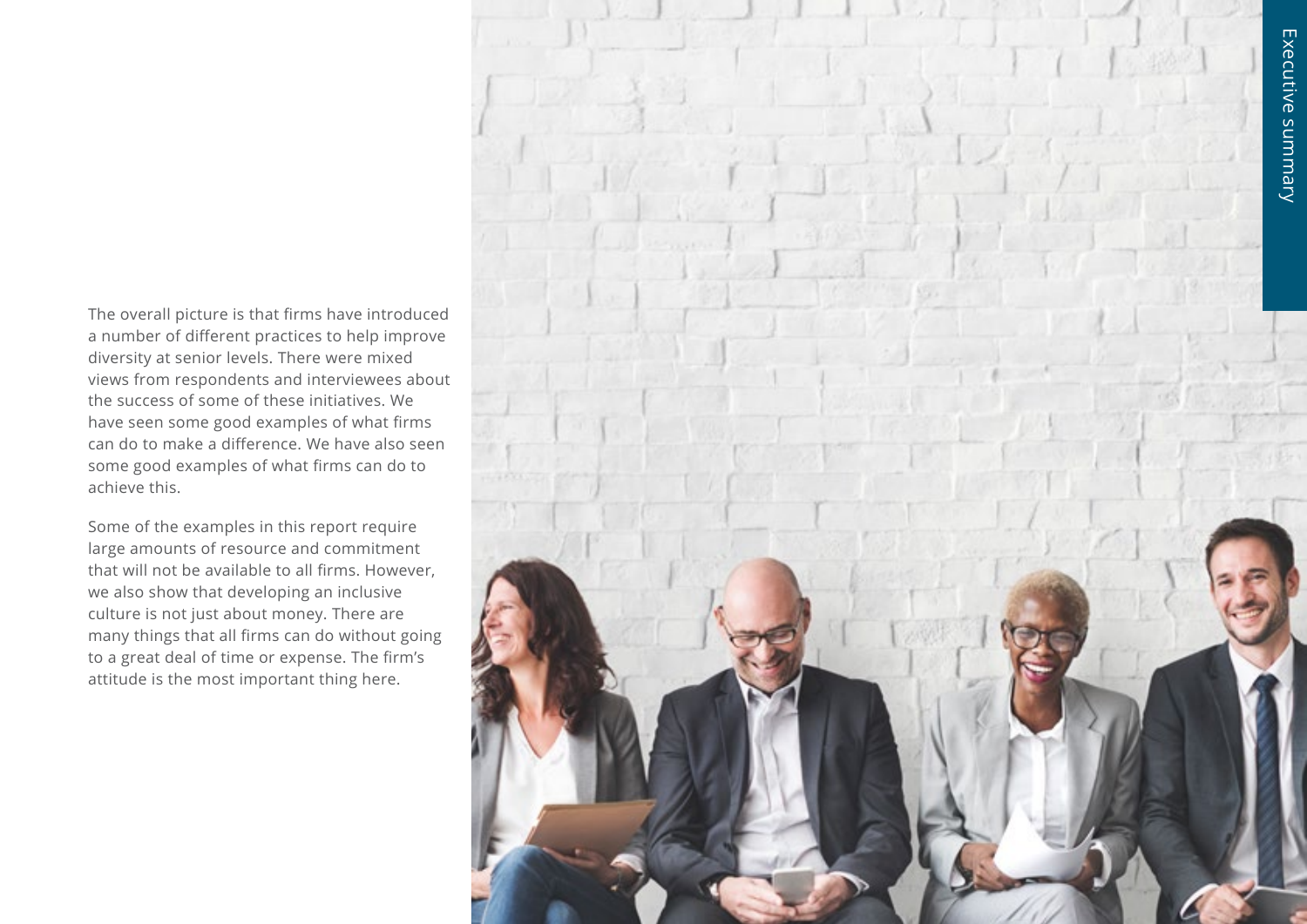## What we did

We carried out a review of existing research on career progression for female and BAME solicitors. We wanted to understand some of the reported barriers and issues faced by these groups in the development of their careers.

However, it was not our intention for the review to focus on the barriers to career progression. We wanted to focus on the positive actions that some firms are taking to retain female and BAME staff and provide equal opportunities for career progression. We have included practical examples as case studies in this report. We hope that these examples can be used to inform and inspire the profession in the development of the approach to this complex area.

### Core areas covered by the review

- Career motivation and drivers for female and BAME solicitors.
- The development of firm culture to create a diverse and inclusive place of work.
- The development of working practices to provide practical solutions to some of the barriers identified.
- How recruitment and the promotion assessment process can be used to increase law firm diversity.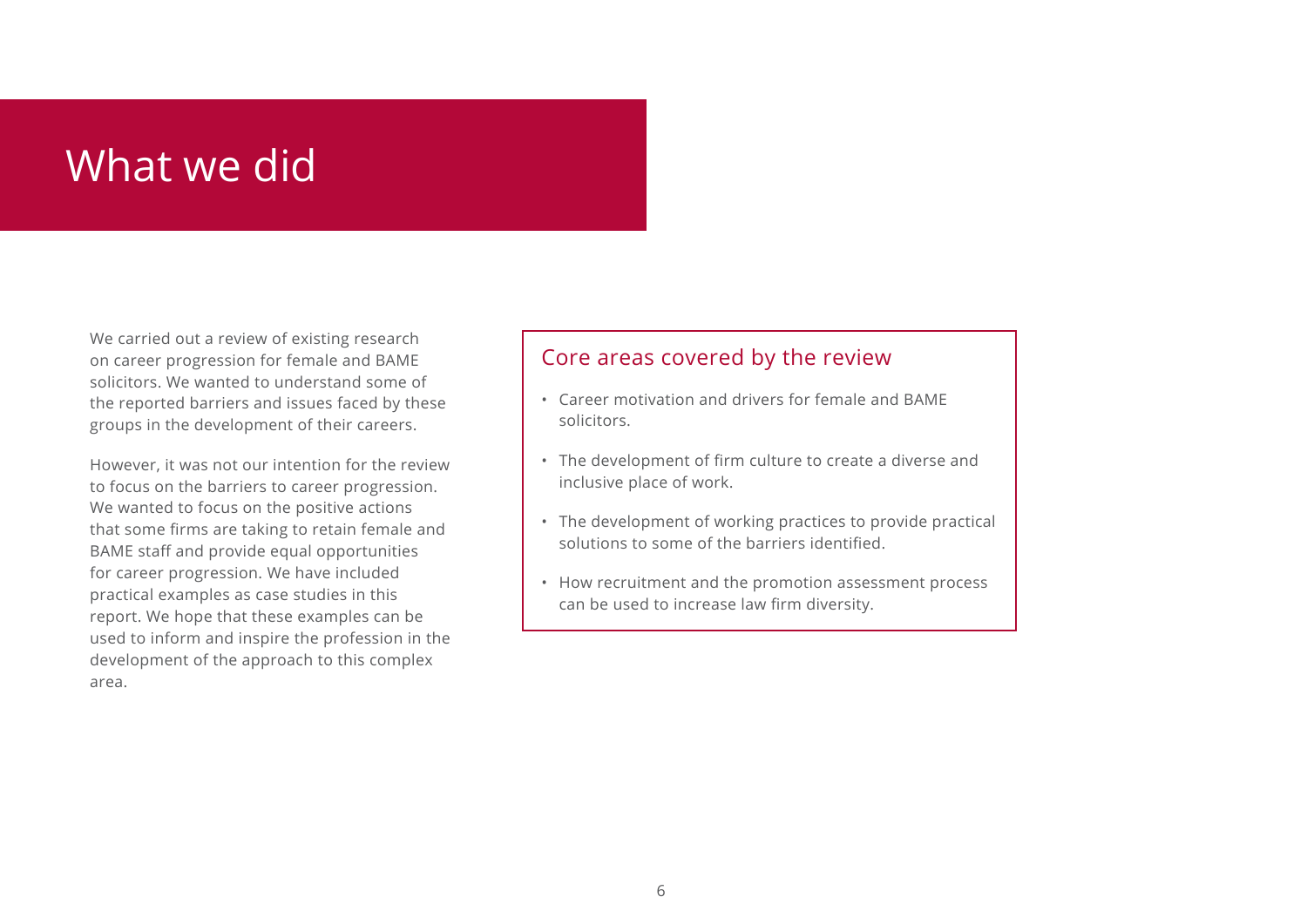## The review was completed in two stages

#### Stage one

This included:

- an initial questionnaire sent to 70 firms we identified as showing exceptional diversity profiles for female and BAME solicitors
- engagement with various interest groups to examine the reasons behind career choices and identify firms that have taken positive steps for the career progression of female and BAME solicitors.

Engagement with the interest groups included:

- face to face meetings with representatives
- telephone conversations promoting the project and our interest group online questionnaire
- individual group members completing the online questionnaire
- attendance at events to promote the project such as 'Celebrating women in law: A shattering of glass'.

We assessed the information gathered from the above to identify firms which were suitable for a more in depth interview.

## Stage two

This involved in-depth interviews with representatives and an employee of the 32 firms identified at stage one. It also involved ongoing engagement with the interest groups.

We visited firms who had demonstrated a positive approach to career progression for female and BAME solicitors. We considered that these firms would give us the best examples of what firms could do in this area.

Throughout this report, we refer to the following sources of information:

- The online survey completed by members of various interest groups (respondents).
- The firm employees interviewed during our visits (interviewees).
- Interviews with the chair or representative of the interest groups (representatives).
- Interviews with firm representatives.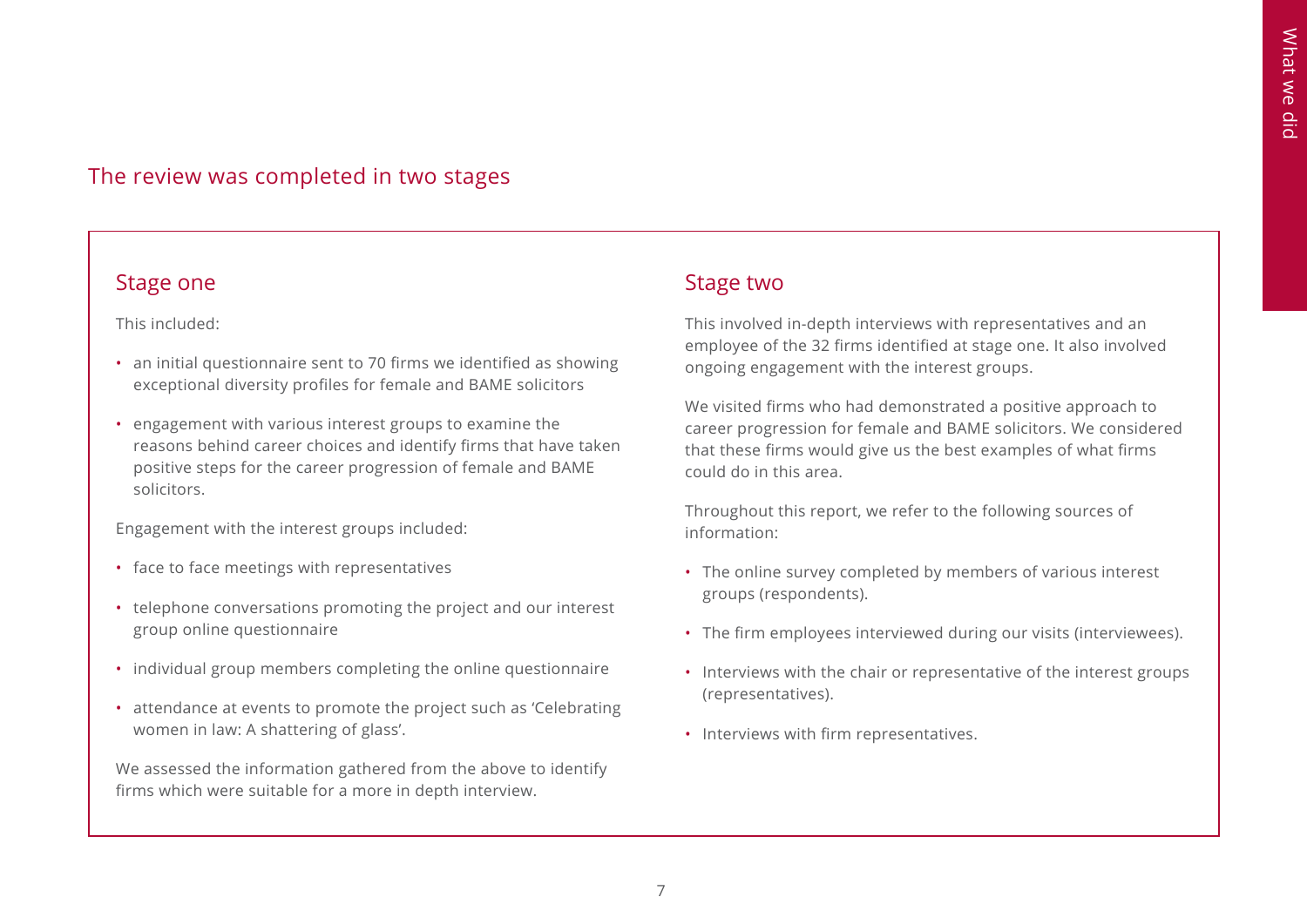## What motivates solicitors

## Why is this important? **?**

Firms need to understand what motivates their staff. This will help them to build an inclusive and supportive culture to encourage staff progression and retention. It will also help them to attract and recruit the best talent which in turn leads to better economic growth.

We also looked at this:

- to help us understand the reasons behind the EDI information we hold
- to help us consider career motivations when developing our future policies.

The review has shown that not everyone wants to progress to a senior role or management in a law firm. However, the option to do so should be freely available for those who want to.



The challenge is to have a system or process in place which encourages and supports everyone to reach their full potential.

It is better for business to have enthusiastic people who want to do their best, as poor motivation can lead to low self-esteem and low self-confidence.

We can encourage people to be motivated by generating opportunities for development and learning. We can also communicate in a way which is clear, objective and easy to understand.



Firms told us about the following approaches they have taken to understand and motivate their staff:

- Providing ongoing training and development opportunities.
- Encouraging staff to network more widely and allowing staff time away from their day job to do this.
- Managers encouraging staff to attend diversity events held at the firm. Some individuals felt more able to attend if their manager supported such initiatives.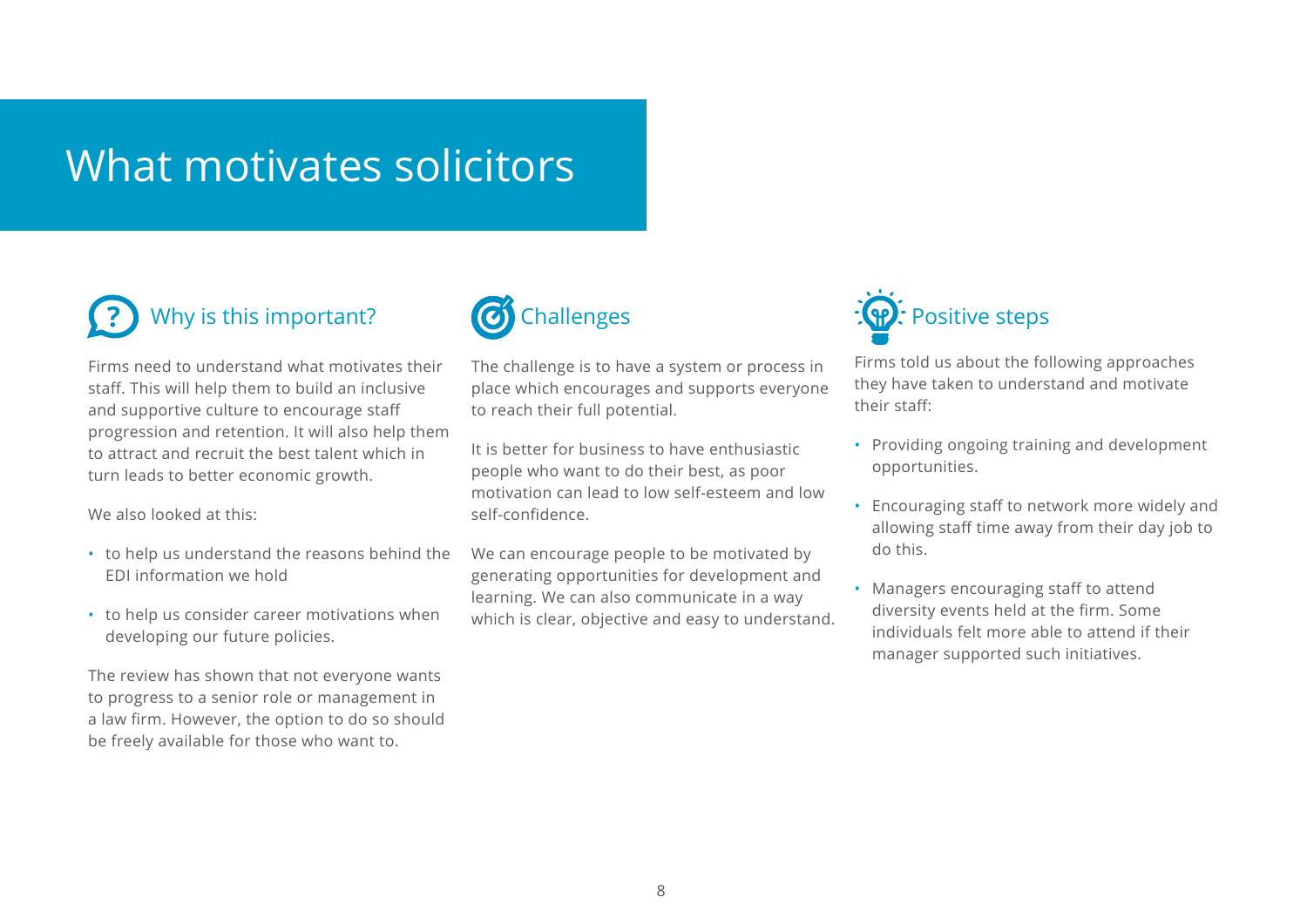## What people said

The majority of the career choices for both female and BAME individuals related to practical considerations and economic values. These included:

- the availability of child friendly hours, part time and flexible working conditions
- maternity and 'back to work' practices
- having a good work/life balance
- the stability of the firm
- the firm's reputation and 'brand'
- the capability of the firm and its lawyers.

Some practical considerations included a more personal element:

- The availability of development opportunities and scope for career progression.
- The ability to work as part of a team and in a collegiate/collaborative environment.
- The variety and quality of work to be undertaken.
- The availability of 'stretching and challenging' roles.
- The recognition of expertise and value added to the practice.

Other considerations included factors such as:

- the distance to travel to work
- the amount of pay
- working in an open plan office
- the security of the job
- work conditions.

Firm values were also important. These included:

- the firm's culture and commitment to genuine diversity
- the openness and support of higher management
- the ability of the firm to be innovative.

## Career choices

Some career choices related to personal circumstances such as the threat of redundancy or wanting to work in specific areas of law.

People 25 to 34 and 35 to 44 showed a willingness to move firms until they found the right working environment. Influences on this choice of environment included:

- the desire to progress and be challenged
- the need to have quality work
- the lack of recognition at previous firms.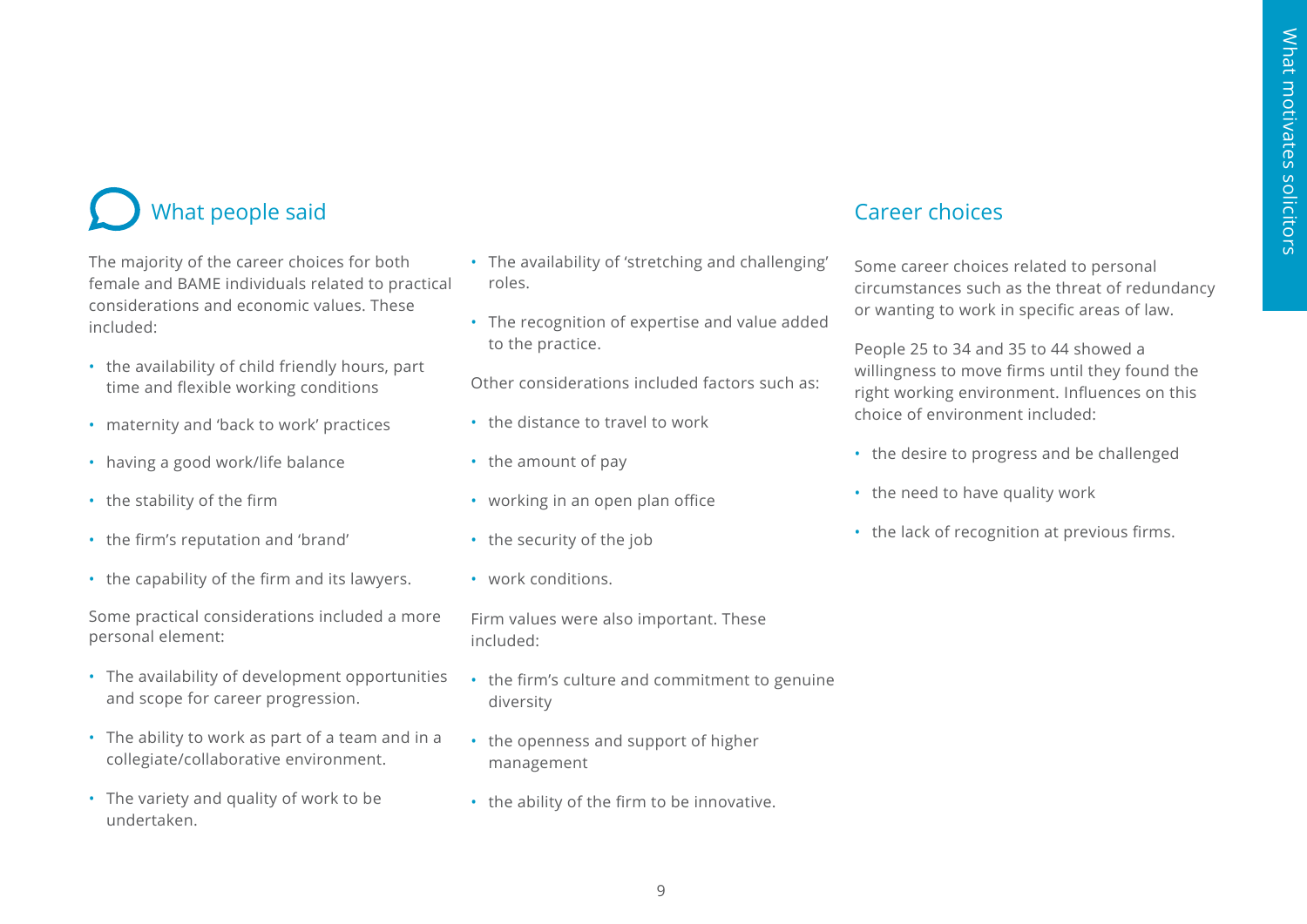### Sole practitioners

Some respondents had decided to set up their own firm or become sole practitioners. Sole practitioners come from a variety of backgrounds, from smaller firms to large city firms.

The reasons why people chose this career include (in no particular order):

- the ability to build up a one to one relationship with clients and offer good service
- flexible working
- bespoke career opportunities which are not offered by other firms
- control of their own finances
- the prestige of owning their own business
- some had struggled to get promotion, for whatever reason, but wanted to stay in the law.

An important factor for many sole practitioners is the flexibility offered by the role. This helps those with family commitments. However, one person said it can be difficult to go back and work in a firm once you have been a sole practitioner for a while.

### Other size firms

Those who worked in firms with one to nine managers tended to work in those firms to meet family needs and allow flexibility in their working hours. However, they still wanted to be challenged in their role. The support of colleagues was also an important factor.

The firm's reputation, quality of clients and quality of work were also important to those in firms with ten or more managers. People again wanted to be challenged and supported with good job security.

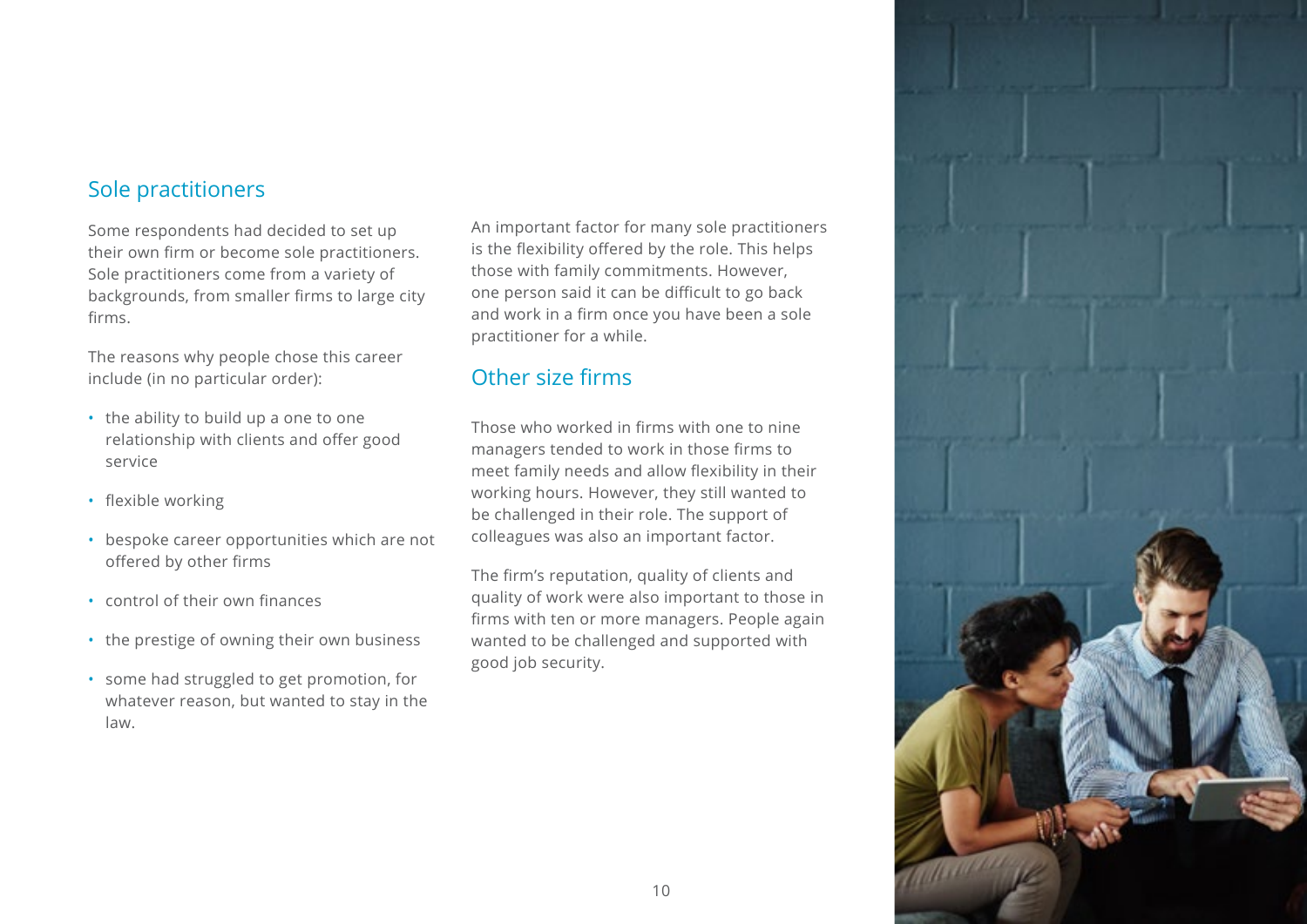## Key observations

#### **Gender**

- Some women told us they form an impression The care and expectations of the about a firm and make key decisions very early on in their career.
- Women with children placed more emphasis on roles with child friendly hours. Many had made lifestyle choices, such as reducing their hours or working part time, to meet their family needs.

#### **Ethnicity**

- Some BAME individuals felt that they do not have the same career options as non BAME solicitors.
- Some areas of law, such as crime and immigration, are much easier for BAME solicitors to get into than areas like financial law.
- BAME individuals tended to place greater importance on the culture of the firm and its support for equality and diversity.
- The availability of black role models was an influencing factor for one black female respondent.
- extended family were an important career consideration for one Indian interviewee.
- The perception that people from the Asian community want to secure a professional job such as a doctor, accountant or lawyer still holds true to some extent.
- There was anecdotal evidence that people from a BAME background will frequently find work as paralegals before looking for a training contract. This allows them to see if they 'fit in' at a firm and whether they want a legal career.

#### **Gender and ethnicity**

- Some BAME women said having female BAME role models was very important.
- Having an opportunity to be mentored by a female colleague (rather than a male colleague) would help some BAME women to build their confidence.
- There were suggestions that firms should proactively recognise the achievements of BAME women and the value they bring to the firm.
- Monitoring the promotion and progression routes of BAME women as compared to the rest of the workforce would help identify trends and support the progression of talent.
- Encourage BAME women in leadership roles to provide mentoring and coaching to female BAME colleagues.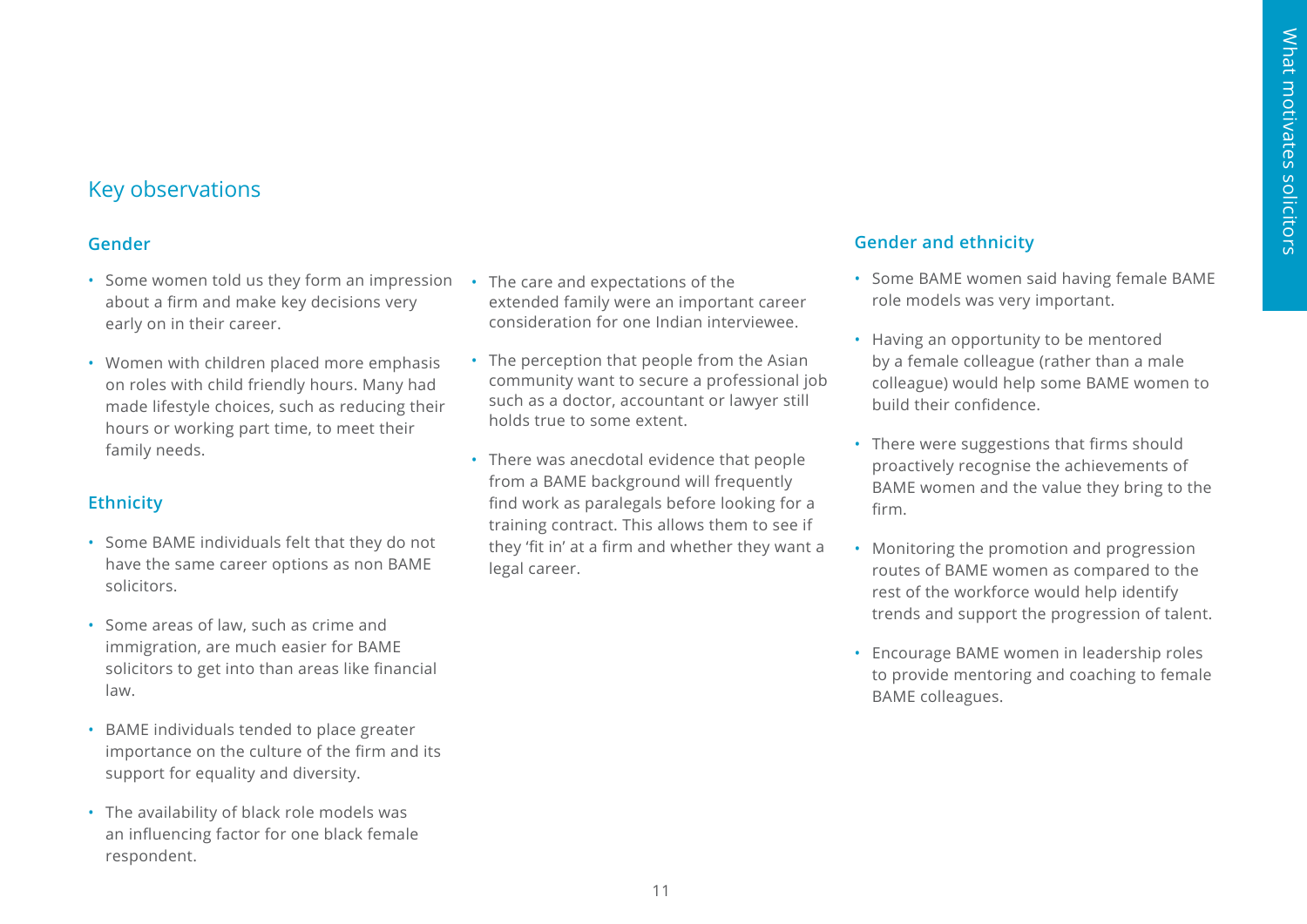### Respondent and interviewee comments about important career factors

We asked respondents what was important to them.

"The firm's values, including professional development, diversity and corporate responsibility.

The firm's commitment to genuine diversity, for example employing black women or non-Russell group educated women…and are there opportunities for these women to progress into senior leadership roles?

#### Female respondent, 25 to 34, other black background

"The lack of role models is one of the reasons I left a large US law firm - even though I was told that I was on track for partnership, there were no partners from an ethnic minority background in any one of the firm's European offices".

Female respondent, 25 to 34, other black background

"I chose to stay in a high street firm so that I could ensure that I was available for my child at short notice and also because the timings allowed me to work around pick ups and drop offs from nursery".

#### Female respondent, 25 to 34, Indian, one to five manager firm

"I aimed for an environment that would challenge me, whilst also being diverse and accepting of all personalities and background. The commitment to excellence that the firm I work at has, generally accords with my own work ethic".

Female respondent, 25 to 34, Indian, 50+ manager firm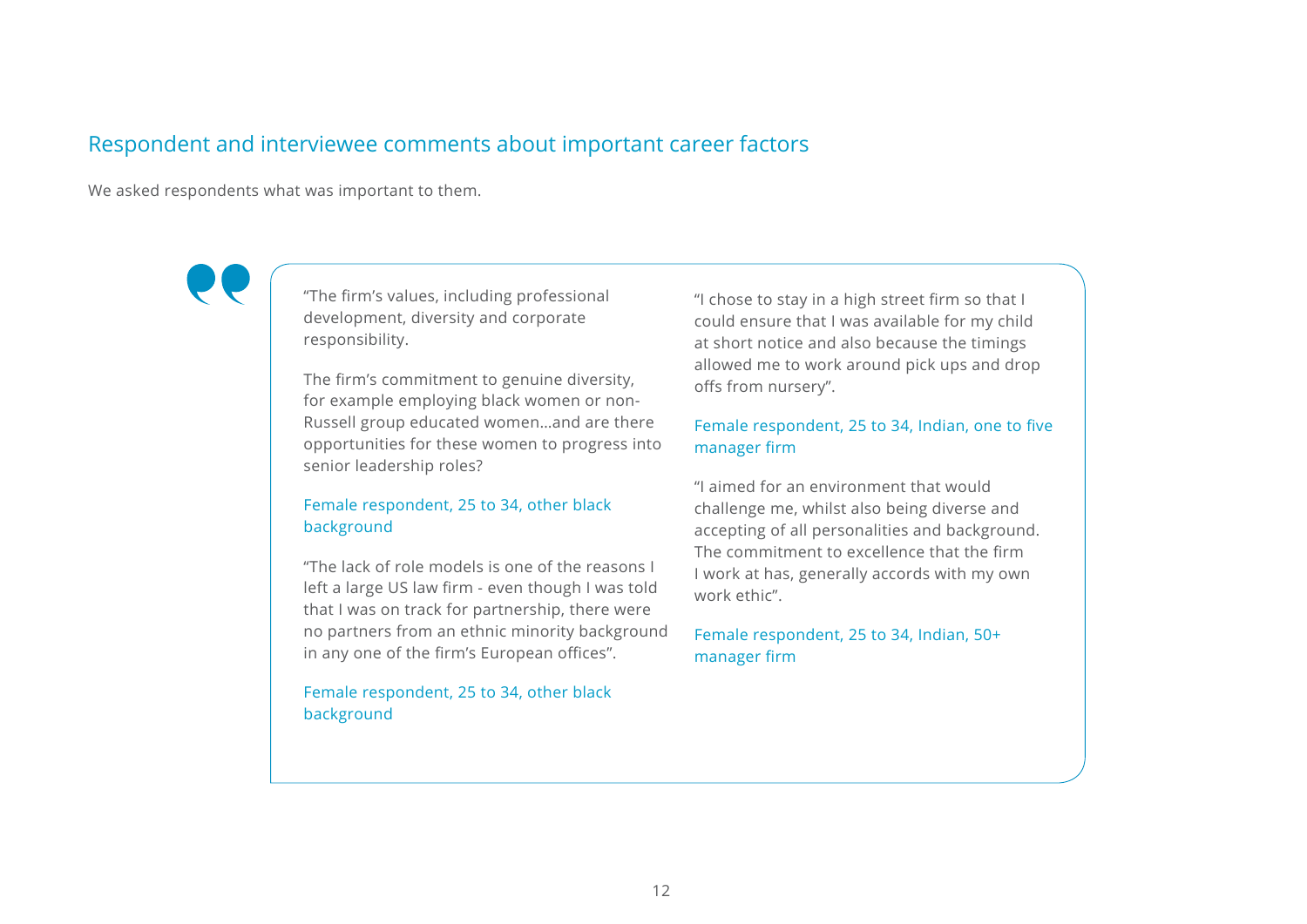## Career choices for sole practitioners

We asked sole practitioners about their choice of career.

"My aims have changed depending on my stage of life and family commitments. Flexibility was one of the key factors with a young family, so sole practice was attractive".

#### Female, age unknown, Arab sole practitioner

"My expertise and adaptability to deal with a new area of law. Client demand for service and competence to deliver. It [is] good to have an attitude that as a lawyer I can solve problems by matching facts against the law and come up with a desired outcome to resolve whatever issue that presents or is at hand".

#### Female, 45 to 54, black African, sole practitioner

"The influence has been positive. I came into being a sole practitioner unexpectedly, I had just resigned ...and I was contemplating what next to do, I had done a locum job so I was intending to just follow in that regard. However, the market in my area of expertise began to experience some difficulty so work intake for locums was very slow".

#### Female, 45 to 54, black African, sole practitioner

### Good practice questions

- Do my managers and senior staff attend diversity events and encourage their staff to attend as well?
- If staff want to talk through a particular challenge, is this something they can easily and confidently do with their managers or senior staff?
- Are my staff able to attend a range of networking events if they wish to do so?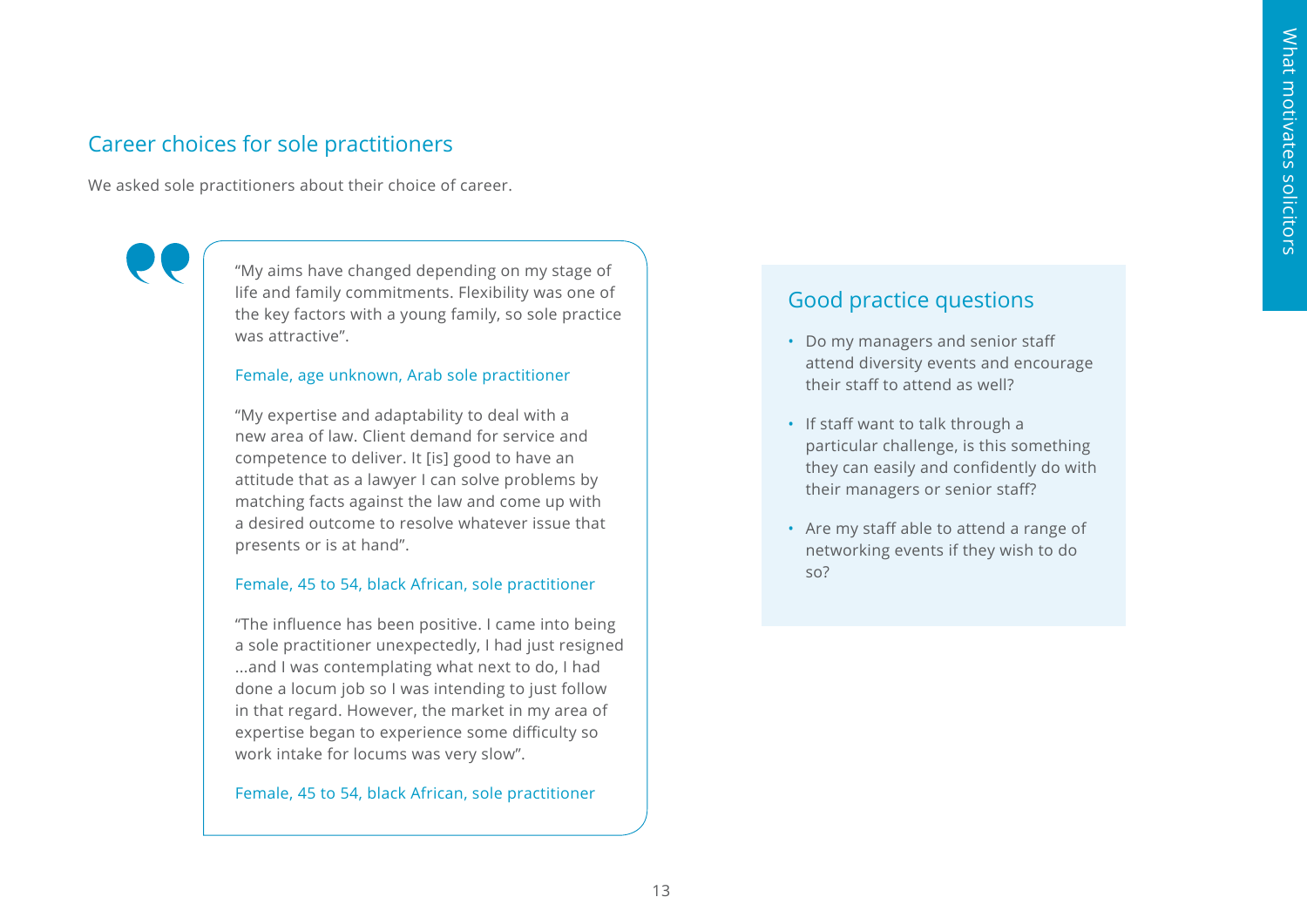## Firm culture and inclusion

#### Why is it important? **?**

Culture and inclusion are important to us because lack of a diverse and representative profession is one of our priority risks.

A diverse and representative profession is important because it encourages:

- quality legal services allowing the best and brightest people to become solicitors and progress in their careers
- the effective administration of justice solicitors hold an important role in society and should reflect the population they serve
- improved access to services for people of all backgrounds - some people might not choose to seek legal advice if they do not feel they share any social or cultural characteristics with those who work in legal services.

The right culture is also a business benefit and helps to retain good clients and employees.



Creating a culture that recognises the benefits of diversity and allows people to perform at their best.

Promoting values and behaviours across an organisation.

Creating an inclusive culture where individuals and groups are valued, respected and supported. All staff should feel comfortable at work and that they are being treated fairly.

Making sure that the right conditions are in place for each person to reach their full potential.



Firms told us about what has worked well and what could work better to create an inclusive workplace culture.

#### **Set an example from the top**

Senior members of the organisation need to show a genuine commitment to equality, diversity and inclusion and lead by example:

- Include senior managers in the promotion of diversity events, such as International Women's Day, on internal social media platforms or being positive and proactive on issues such as flexible working.
- Have a strategic board or partner composition target, for example 30 percent female partners.
- Appoint senior figures to Equality Diversity and Inclusion (EDI) roles, for example the managing partner, as an EDI champion and head of the EDI committee.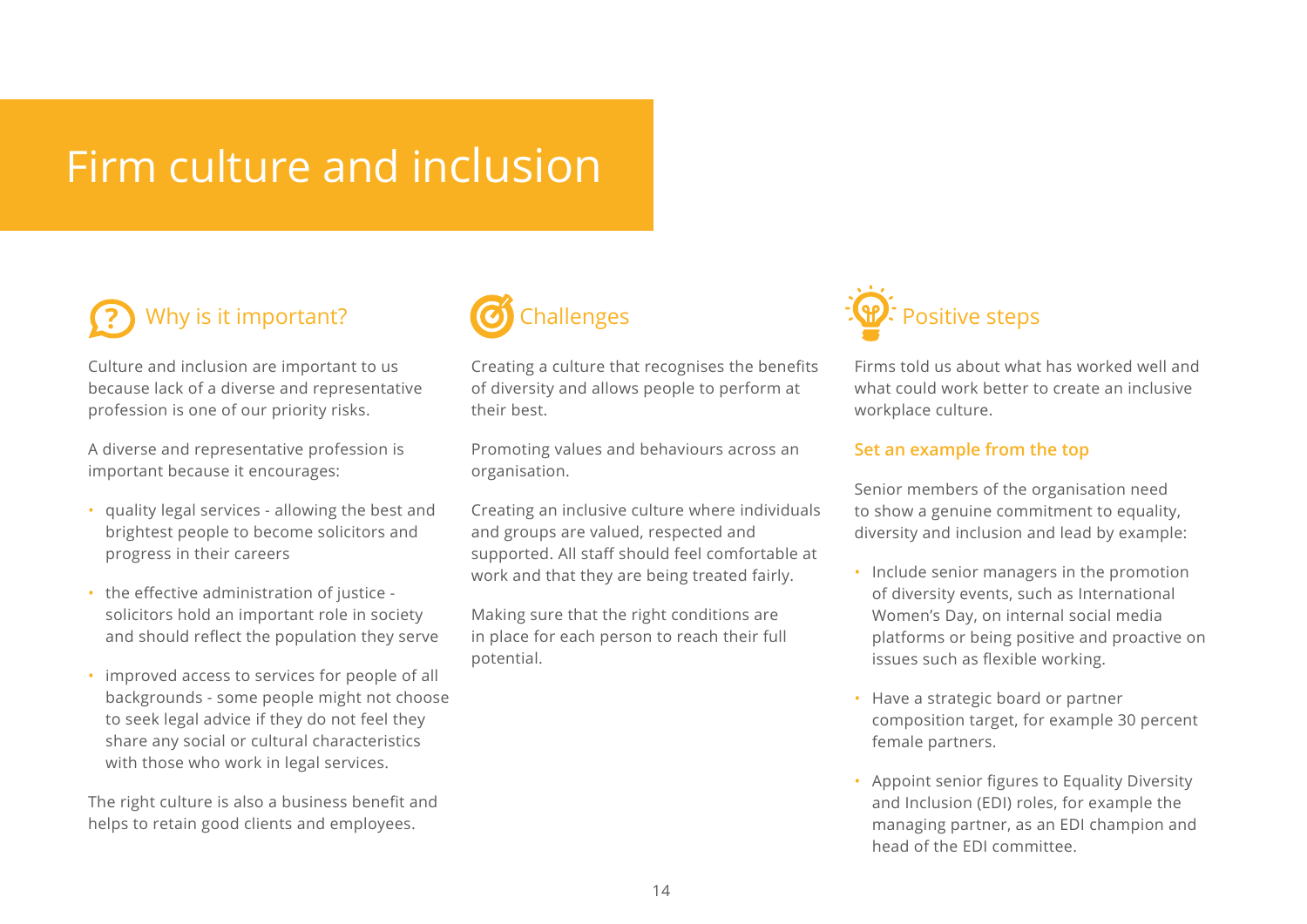- Include the head of HR on the firm's board to provide specific EDI updates.
- Have an EDI objective for all partners which is tracked, measured in appraisals and influences pay.
- Make sure that managers receive EDI training as part of their development programme.

#### **Create a diversity and inclusion board**

This should be made up of senior individuals who meet on a regular basis. The board should develop and oversee policies as well as monitor key areas such as recruitment, remuneration, retention and progression. It should be empowered to raise awareness of EDI, take action and make recommendations to senior management.

#### **Allocate responsibility for EDI**

Give responsibility for EDI to specific individuals, such as an EDI partner/director, make them accountable and empower them to make a difference.

#### **Develop your culture**

- Make genuine attempts to understand your staff and get them to share their experiences. For example, encourage staff to post blogs from which you can learn.
- Have a flexible, open-minded approach to managing employees and working. This can be as simple as senior staff highlighting family/personal events in diaries so it removes any stigma attached to staff leaving work early for these reasons.
- Create a respectful culture; for example, provide a prayer/contemplation room.
- Create a supportive culture through mentoring and sponsorship.
- Make positive statements, for example, promoting female lawyers whilst on maternity leave.

#### **Setting up diversity groups**

Individuals felt these might be based on characteristics such as gender, ethnicity and religion. Staff welcome an opportunity to talk to like-minded individuals with similar concerns and issues.

The success of these groups is improved by having senior leadership involvement. This adds credibility and helps get things done. However, senior managers need to be empathetic and committed to the group.

Having an action plan for the group gives focus. This can include exploring opportunities with external networks or looking in greater detail at the firm's diversity policies.

#### **Have positive role models**

Good role models can be female or BAME senior managers. Ask your staff what they expect in a role model and choose someone who represents this. Role models can be a positive and inspirational statement of the firm's EDI approach.

#### **Think external**

Attend external EDI events such as International Women's Day or join external schemes. For example, the National Citizen Service scheme involves firms hosting a visit from a group of young people from different backgrounds to give them a view of life at work.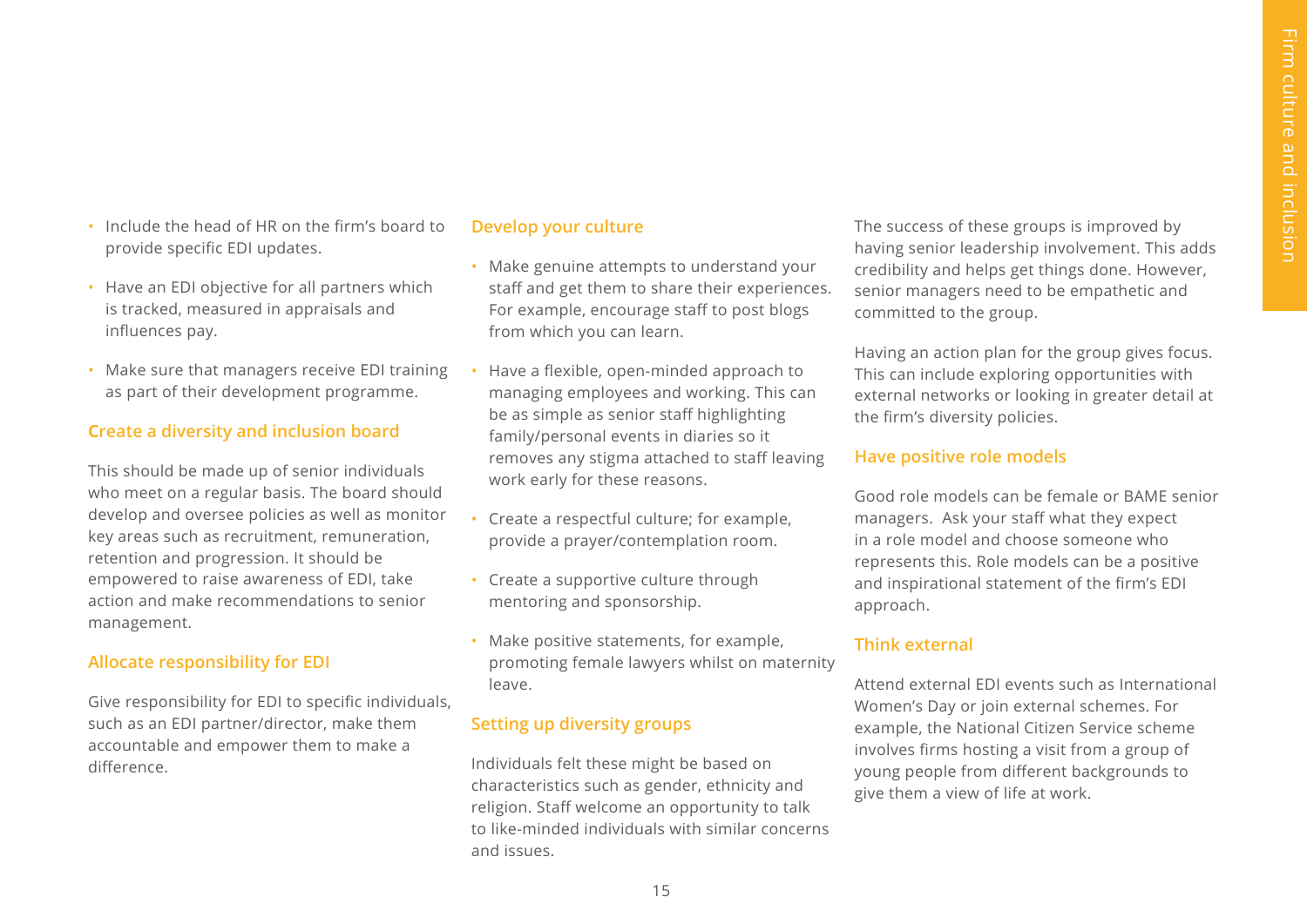#### **Think internal**

Run internal events to promote a greater understanding of different cultures/religions and/or the role played by women in society:

- Celebrate religious events, formally or informally. Make sure any food and timings for these events cater for all.
- Celebrate/acknowledge national days and months such as Black History Month and International Women's Day.

Make sure that actions are not just about celebrating events but bringing these events to life through individual experiences.

#### **Carry out a survey**

This will improve your understanding of cultures/religions across the organisation and assess your EDI progress and development. Follow up the results of the survey and take action if needed.

#### **Give EDI training**

This gives staff an opportunity to understand and discuss EDI. Consider:

- giving EDI training to new starters either through an online course, a DVD or face to face training. Real-life examples bring the training to life
- giving staff the chance to feedback on training to improve it for future staff
- giving EDI training in small groups to facilitate conversation
- having specific partner/manager training
- having regular EDI training and updates
- having bespoke diversity training for example by using actors to act out situations
- providing unconscious bias training. Follow this up with smaller group sessions after to discuss examples of biased behaviour to create an open dialogue
- monitoring and measuring the success of training. This can be done by managers attending, having a quiz at the end of it and/ or monitoring and acting on feedback.

#### **Embed EDI**

Embed EDI into your usual processes and procedures with the support of senior management by:

- considering EDI in everything you do from the policies you implement to how you work on a daily basis
- publishing information on what your firm has done on EDI in the last 12 months
- undertaking a regular review of your EDI progress.

#### **Understand staff concerns**

It is important for staff to have different opportunities to raise issues of concern. Not all individuals feel comfortable discussing issues as part of a group or raising it in only one way. Firms told us about:

- a formal policy to raise concerns such as a dignity at work, equal opportunities or an employee concern policy
- improving the visibility of the HR team so staff can raise issues easily, for example having HR representatives sit with teams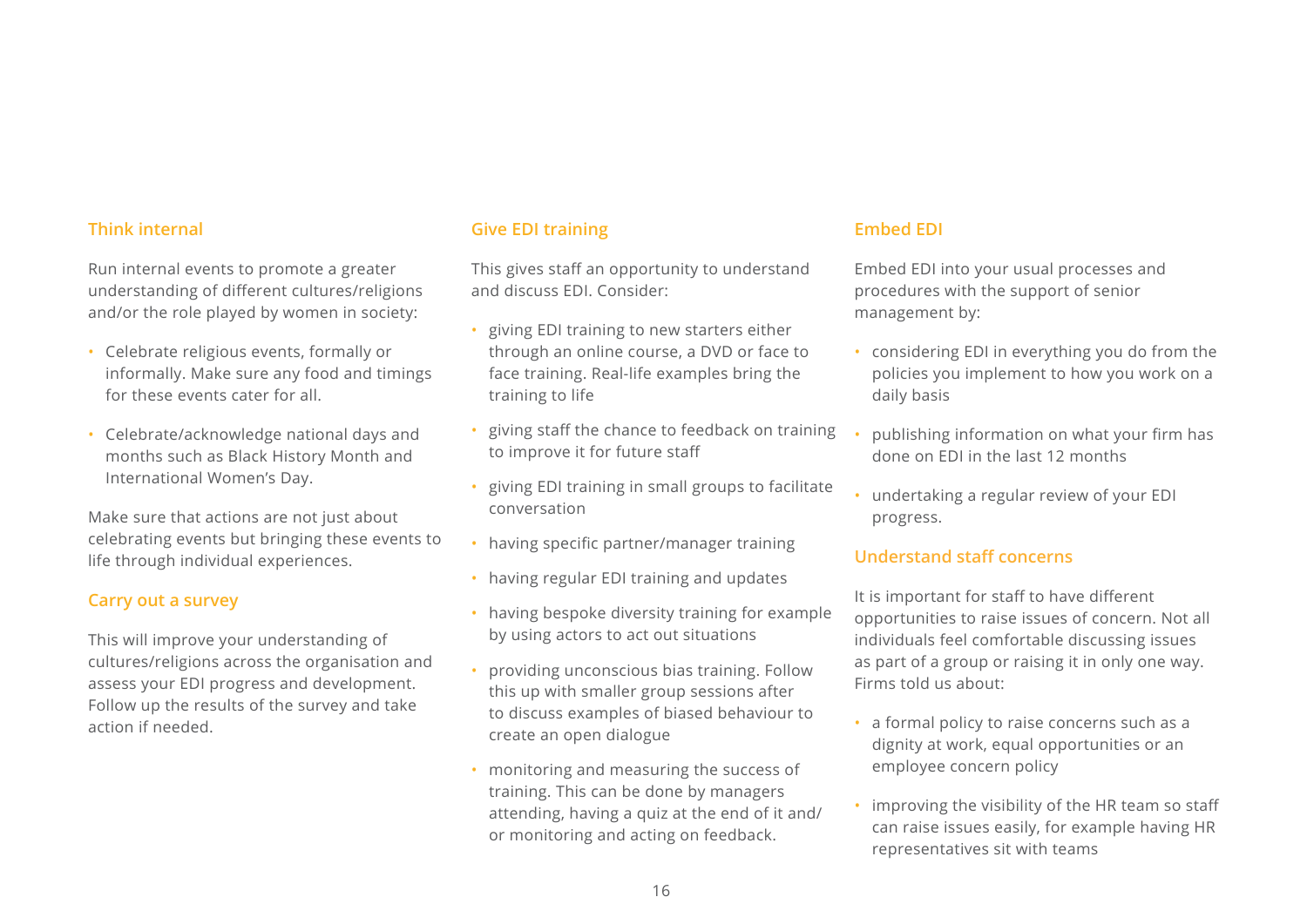- setting up a separate initiative outside a formal grievance policy, for example a 'Calling it Out' campaign. This encourages staff to confront and question minor issues as matters are resolved at an early stage
- setting up groups or committees to feed back to senior management about issues, for example an Associates' Committee
- an anonymous EDI suggestion box in a discreet location
- regular firm-wide communications which let staff know what to do if they have any issues or concerns
- staff surveys, followed up by a roadshow and exit interviews
- holding 'connect' sessions where the firm talks to the staff about what is going on and gives them the opportunity to raise any issues
- having EDI as a standing item on team meeting agendas and monthly supervision meetings
- a confidential whistle blowing helpline/ employee welfare/assistance programme that is run externally
- an open door policy across the firm
- publishing details of network group members who can be contacted in confidence if there is a specific issue.

## Good practice questions

- Have I considered a diversity committee with committed senior management as members?
- How is EDI embedded into my processes and procedures?
- Can I think of an example where I have taken positive action around EDI?
- When was the last time I reviewed the EDI training I offer to see if it could be improved?
- How committed are senior staff at my firm to EDI and what have they done?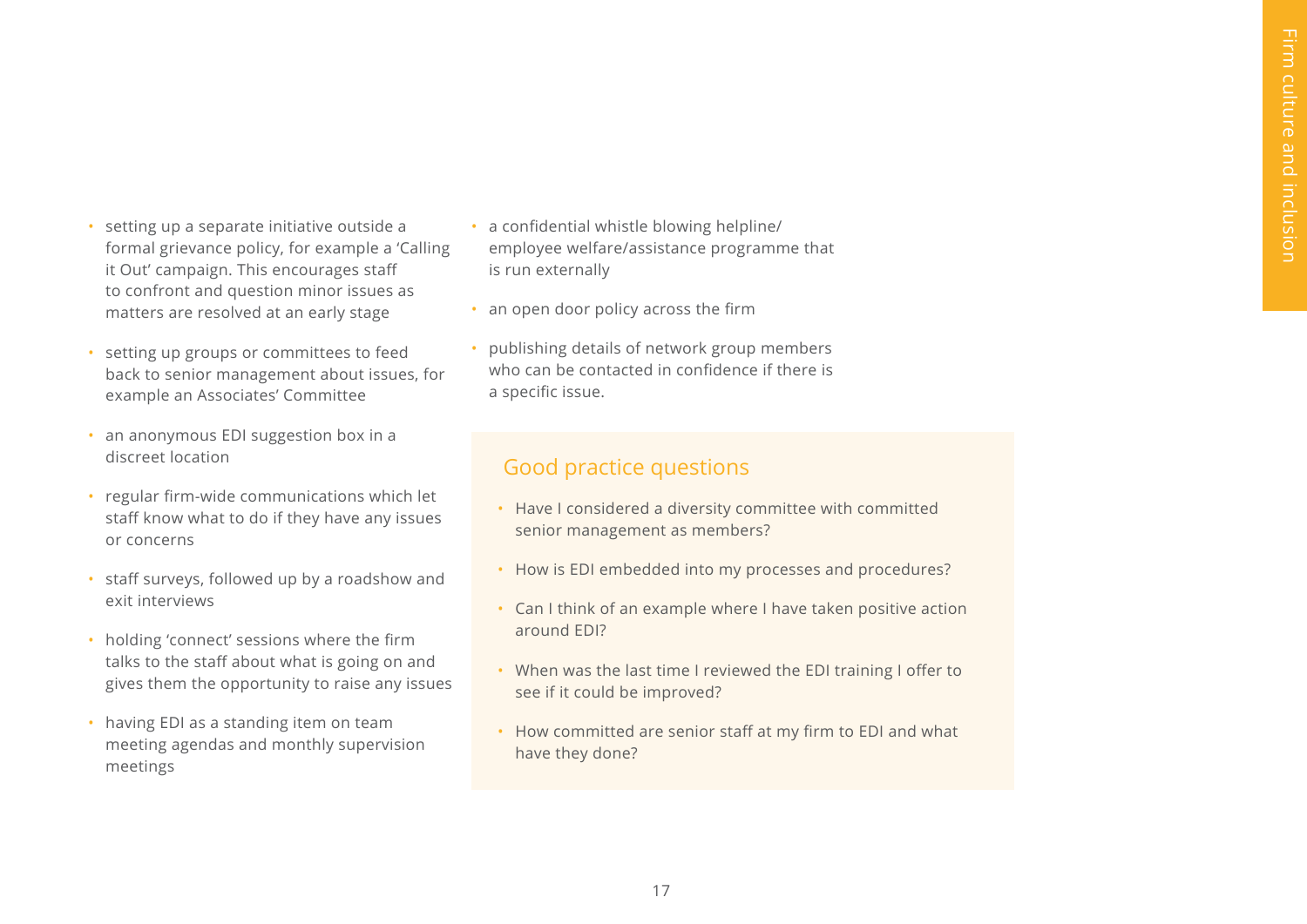## Case studies

## Diversity groups

This firm has recently launched a diversity and inclusion strategy that included setting up six sub-diversity groups: gender, LGBT, socio-economic, race and faith, age and disability. Employees and partners of all levels volunteered to manage and drive forward the strategies of the various groups. Each of these groups has a team leader who sits on the main committee that meets quarterly.

Groups at the firm have built on relationships with Stonewall, joined PRIME and put diversity and inclusion comment boxes around the office to welcome all employees' suggestions. Some of the groups have also provided additional training including unconscious bias training.

## Leading from the top

The CEO at one firm chairs the diversity committee as EDI is personally important to him. If any issues are raised at committee meetings, his presence means he can take immediate steps to deal with them. Representatives come from all offices and the committee meet quarterly. The presence of the CEO means that action points and responsibilities are taken seriously.

Another firm has regular staff lunches where all members of the firm are invited to talk about any issues they face. They make sure that senior staff are spread around the tables to discuss and share their experiences.

## External work

This firm partners with a number of organisations to advance work on EDI for both the firm and the profession. It is a founding signatory of the Law Society's Diversity and Inclusion Charter and develops and supports initiatives to attract and retain staff from minority groups.

The firm has been involved in the Legal Launch Pad programme, managed by the Black Lawyers Directory since its launch, and this feeds into its trainee recruitment.

As part of the firm's Young People in Law programme, it supports UK schools by providing career guidance, mock interviews and skills sessions with opportunities for employees to participate. The firm has also recently partnered with Aspiring Solicitors, an organisation committed to helping the most talented candidates with the greatest potential as lawyers to maximise their chances of success.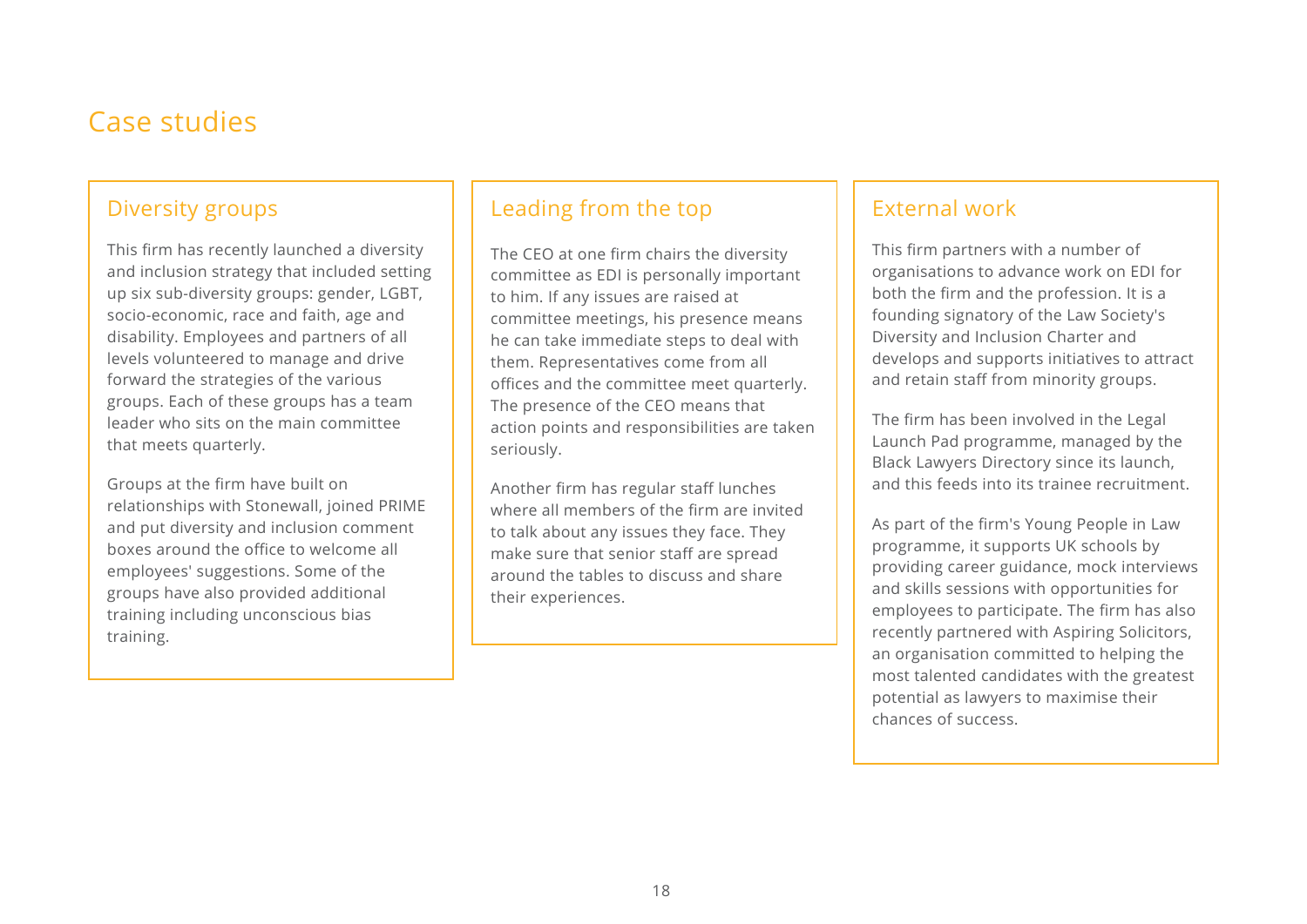### Internal events

This firm does around 60 EDI events a year and has several network groups. Each group has its own budget. They try to get people engaged in diversity issues who would not normally do so. The networks can work as an advocate for change and as a feedback mechanism.

There is a multicultural network with a high profile within the firm. It puts on events throughout the year to educate and celebrate diversity. This has included a fashion show for Diwali and events for Black History Month. One employee talked about the history of the Notting Hill carnival and got some of the performers to visit the firm. The network also came up with the idea of putting cards in meeting rooms during Ramadan to educate people about what to expect, including how fasting might affect someone.

The firm has a multicultural calendar built into Outlook which has key religious and cultural dates such as Ramadan. The social events calendar at the firm raises awareness amongst staff of different religious/social groups. This creates a buzz around the office and brings teams together. This interest has meant the number of events celebrated has grown from four to 16 per year and has led to requests for the celebration of more events.

At the same time, the diversity committee has grown from 10 to 30 members over the last couple of years.

## Embedding EDI

This firm has begun a complete root and branch review of every process and procedure at the firm. The head of EDI is reading each policy to strip out bias and any measures which lead to unintended results around opportunities and rewards.

The management board discuss EDI on a regular basis. Support is provided to HR and the firm's networks through the firm's budget.

The firm has an associate review committee. This committee reached out to each associate and asked them to provide a list of the senior colleagues they work with. The committee then contacted the senior colleagues and asked them to provide a statement about individuals they worked with. The committee read each statement and highlighted bias and any discriminatory remarks. The statements were then sent back to show the consequences of the language used.

The firm has also set up an inclusion and diversity steering group which includes staff at all levels from across the business. The steering group reviews the firm's approach to EDI and is the driving force behind any initiatives. The committee has support from the top level senior board and it was the board that identified the need for a committee. The diversity committee includes one partner from the strategy board and one from the operations board.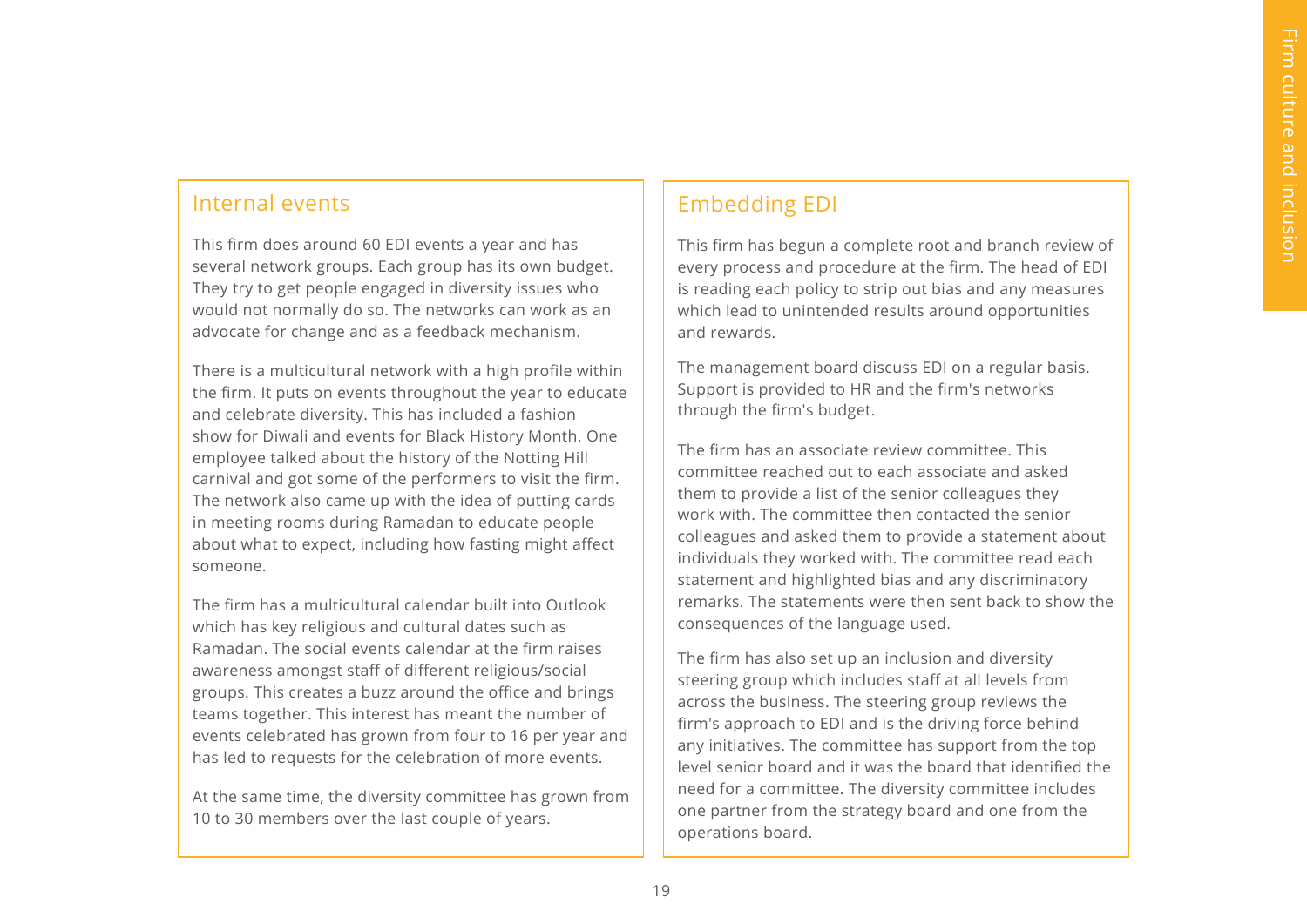## Flexible and agile working

#### Why is it important? **?**

Working practices are a significant aspect of any culture.

Flexible working practices enable individuals to make choices and organise their lives. We found flexible working was used for lots of different reasons including religious requirements, academic learning, child care and relaxation.

In order to work effectively, firms must place an emphasis on the outcomes achieved by fee earners rather than the process. A rigid approach to process is likely to be unfair.

We found new entrants to the profession expected flexibility and placed a greater emphasis on work/life balance. Firms acknowledged the workplace now features five generations. Expectations and motivations appeared to differ between each subgroup.

Perceptions around flexible working vary and firms should be careful to promote and support the concept. In particular, a negative perception (or a fear that there is a negative perception) will undermine attempts by firms to encourage flexible working.

Flexible working: any arrangement which has been negotiated on an individual basis with the employee.

Agile working: any arrangement which is arranged for the benefit of the organisation to allow staff to work when and where they like.



#### **Client service**

Some people think there is a tension between good client service and flexible working. In particular, some areas of law are believed to be reliant on concentrated periods of work and long hours.

#### **Perceptions**

Firms offer a variety of flexible working arrangements but fee earners are unwilling to adopt them. This is often because of a perception that the policies are aimed at women. In addition, individuals might associate flexible working arrangements with people who are less committed to the business and/or less career driven.

#### **Technology**

Agile and flexible working are often underpinned by technology such as laptops and mobile phones. This can be costly which is prohibitive for some firms.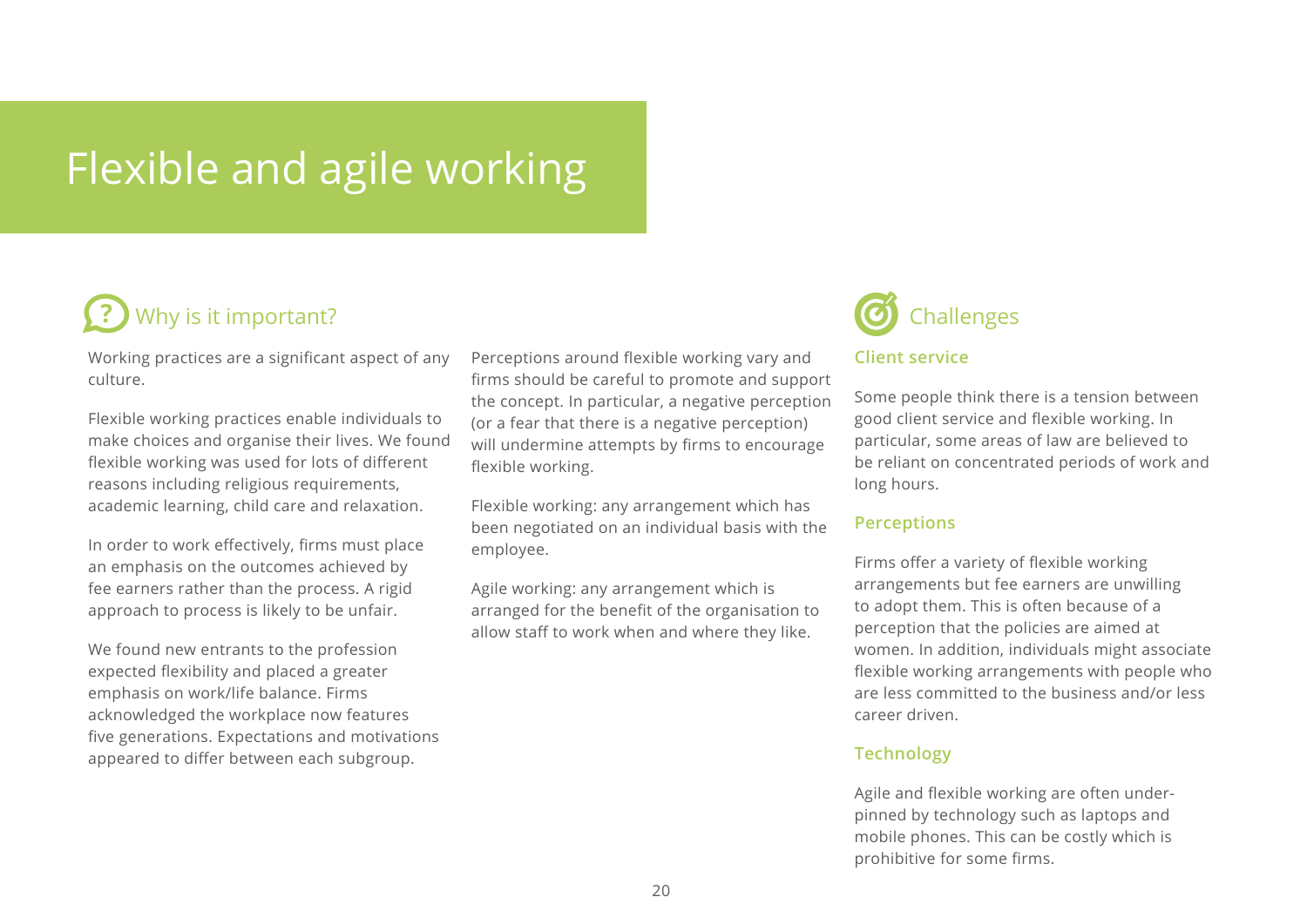

Firms told us about the following approaches they have taken to agile and flexible working:

- Promote agile and/or flexible working at all levels of the organisation and be supportive. People are different, so let them work differently.
- Be transparent across the organisation about the flexible arrangements and why they are necessary.
- Monitor agile and flexible working arrangements. An ineffective arrangement does not help either party, so review arrangements to check they are still useful and appropriate.
- Begin all conversations about flexible working positively eg "we can offer flexible working if we…"
- Consider short-term, mid-term and long-term possibilities. An arrangement might repeat or be a single event, for example a sabbatical.

#### **Firms say**

We changed the culture by shifting the onus. We began by assuming all flexible working requests could be agreed. Managers had to prove why flexible working could not work.

The benefits are that you retain a greater number of people especially those returning from maternity leave. It helps you attract staff and gives rise to continuity as staff stay and therefore clients deal with the same individuals that understand their business.

It gives employees freedom and as a result you get more out of motivated and engaged staff.

## Good practice questions

- How many of my staff work flexibly?
- Who is not working flexibly? Why?
- Do I work flexibly? If not, why not?
- How do I promote flexible working?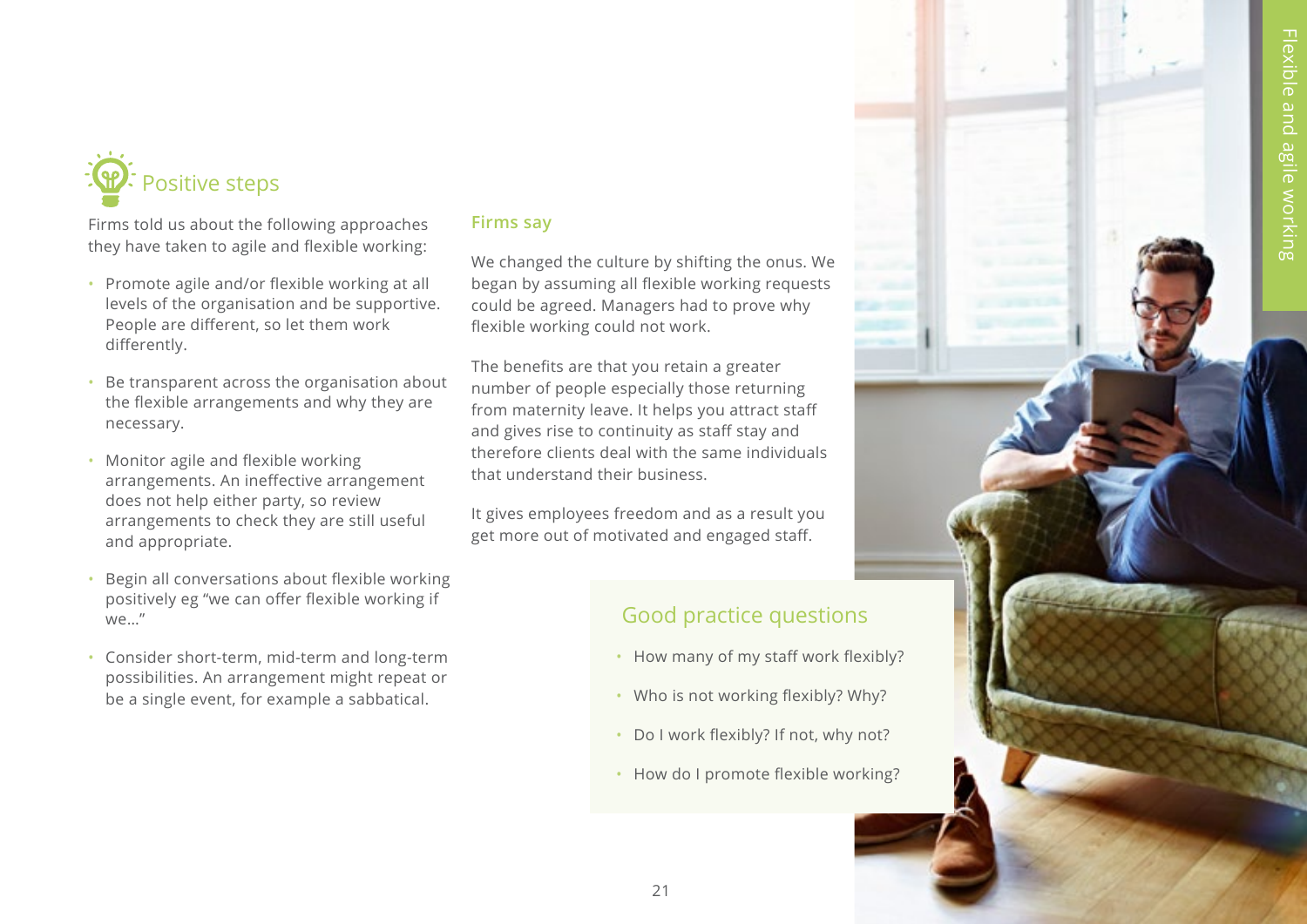## Case studies

## Flexible working culture

All partners at the firm, including the managing partner, work from home at least once a week. One of the partners is based at home and comes to the office when required. Adoption of flexible working by senior members of staff shows others that it is acceptable and useful.

Another firm supports ad-hoc flexible working but encourages individuals to leave private appointments open. The firm said it was important to be flexible and to demonstrate this.

One firm provided training about flexible working. This provided people with ideas about what they might like to do but also gave managers the tools and reassurance to see how it could be done effectively.

## Smarter policies

One firm scrapped the annual leave system and allowed individuals to take as much paid holiday as required. The policy was based on trust and flexibility. The firm was clear about their expectations and what people were required to achieve. Beyond this, individuals were able to take time off when work permitted and cover was in place.

Another firm changed their holiday entitlement to being based on hours rather than days. This allowed staff to take off short periods of time without 'wasting' a day.

## Technological support

The firm helps individuals to set up IT at home so they can work flexibly. This involved lending equipment and arranging for an appropriate broadband connection to be installed at the house.

Another firm invested in laptops which enabled fee earners to make and receive telephone calls. This enabled individuals to work remotely and still allow clients to contact them directly.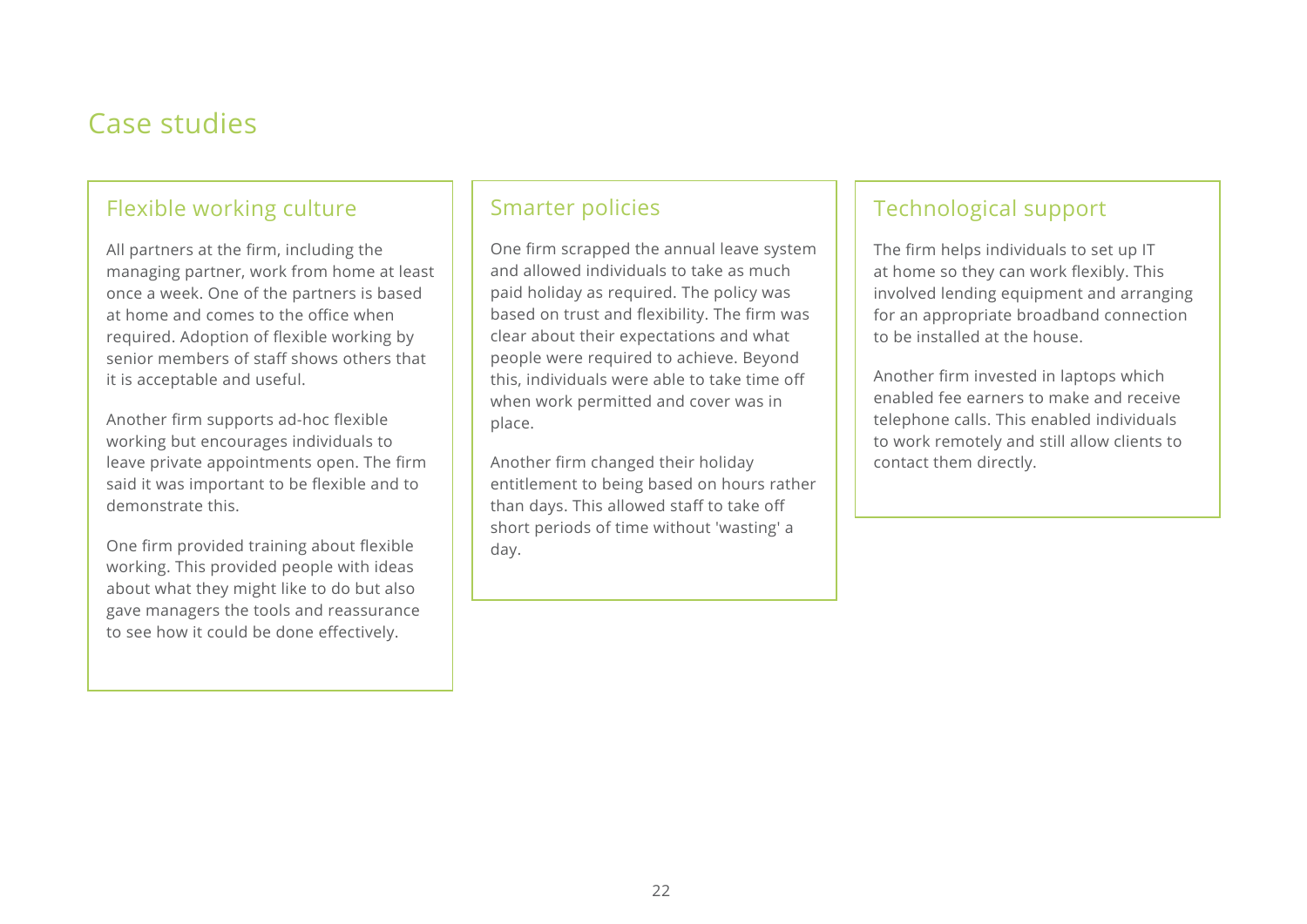## Education

At one firm group leaders are responsible for educating partners within their groups about EDI. An example of this is where one or two people have made flexible working work well for them. This has had a 'trickle down' effect as people are beginning to see how it can work. The partners offer a flexible and informal approach to employees including being flexible about where people work and when they have to work. There is a direct acknowledgment by the firm that staff have families and they are important.

The firm also offers a special dependent leave of five days which staff take as and when they need it. No formal application is required and it is in addition to holiday leave. The firm accept and support that people need to be off work occasionally

## **Clients**

The firm ensures that client expectations are managed from the outset. Additional contacts are provided to clients for emergencies. Generally clients respond well as long as the work is done on time. Clients also like flexible working arrangements as the technology can be used to allow fee earners to work from the clients' offices.

## Monitoring

The firm monitors who requests flexible working. HR is responsible for ensuring consistency across the organisation. Although managers have the final say, members of the senior management team attempt to influence decisions.

Another firm does not monitor flexible working requests. The firm was concerned that by gathering and reporting the data, staff would perceive this as negative scrutiny.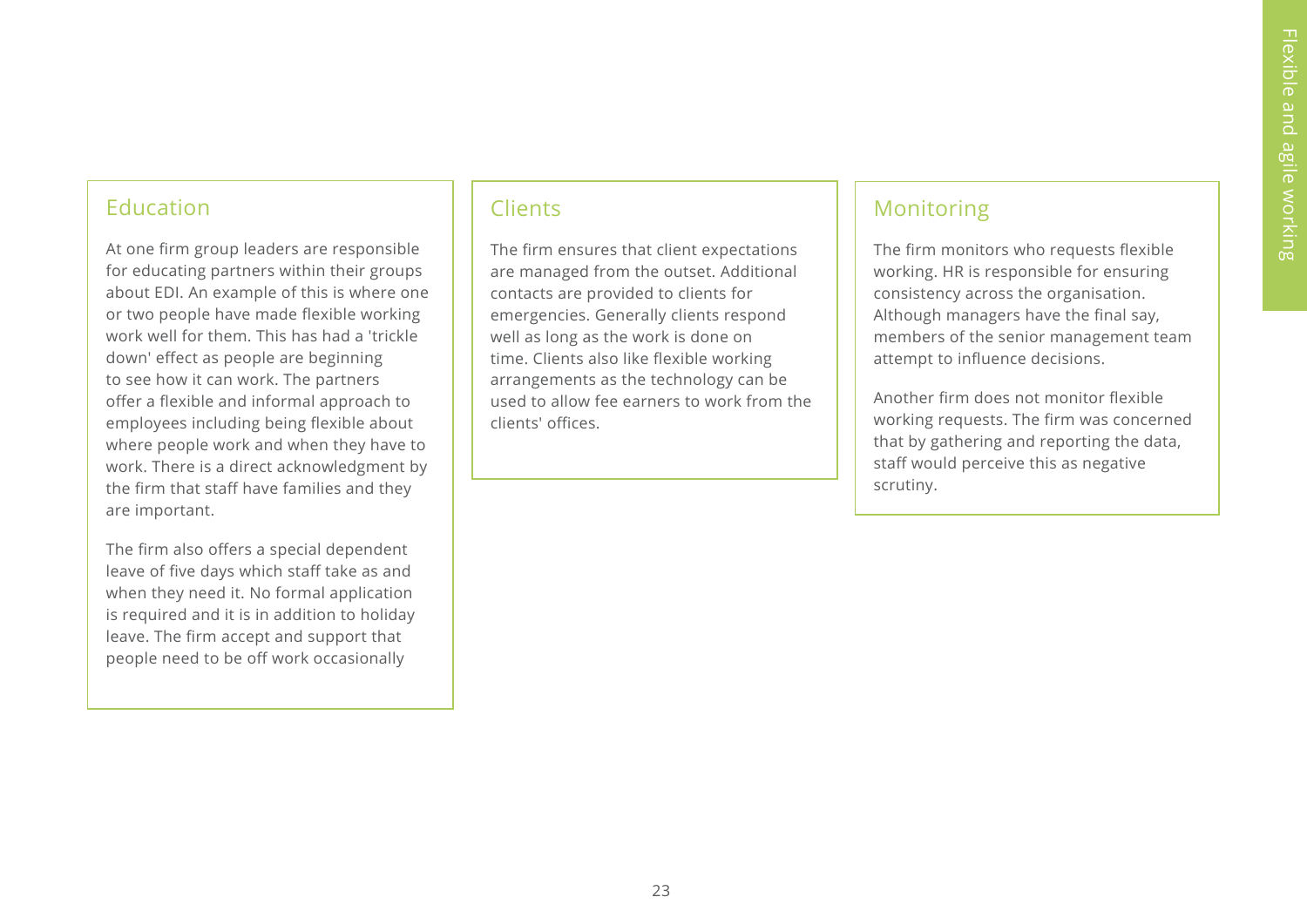## Parental leave

#### Why is it important? **?**

Appropriate parental leave is a vital way of retaining staff, skills and experience within your firm. It helps support individuals during a typically emotional and demanding phase of their life and contributes to their physical and mental health. A good policy might also help boost recruitment and the brand of your firm.

A failure to manage parental leave effectively is likely to bring about significant issues. This might include the loss of talented staff, low morale and ineffectiveness amongst individuals. This might lead to additional recruitment costs and a poor perception in the market.

Significantly, maternity and paternity leave is a very small proportion of the employee's time within the job market. A short period of flexibility and help can generate significant levels of loyalty amongst staff.



#### **Staff retention**

Many women leave the profession after the birth of a child.

#### **Transition**

Following the birth of a child, the parent may be on maternity or paternity leave for a significant period. Individuals may need time and help to adjust to the routine of working and to re-enter the work place.

#### **Unfairness**

If firms are reliant on post-qualification experience to promote individuals, parental leave can have an adverse effect, if it is not considered in the equation. As women are more likely to take parental leave, the impact on women is greater.

## Good practice questions

- Do I offer shared parental leave?
- Who is not working flexibly? Why?
- Do I work flexibly? If not, why not?
- How do I promote flexible working?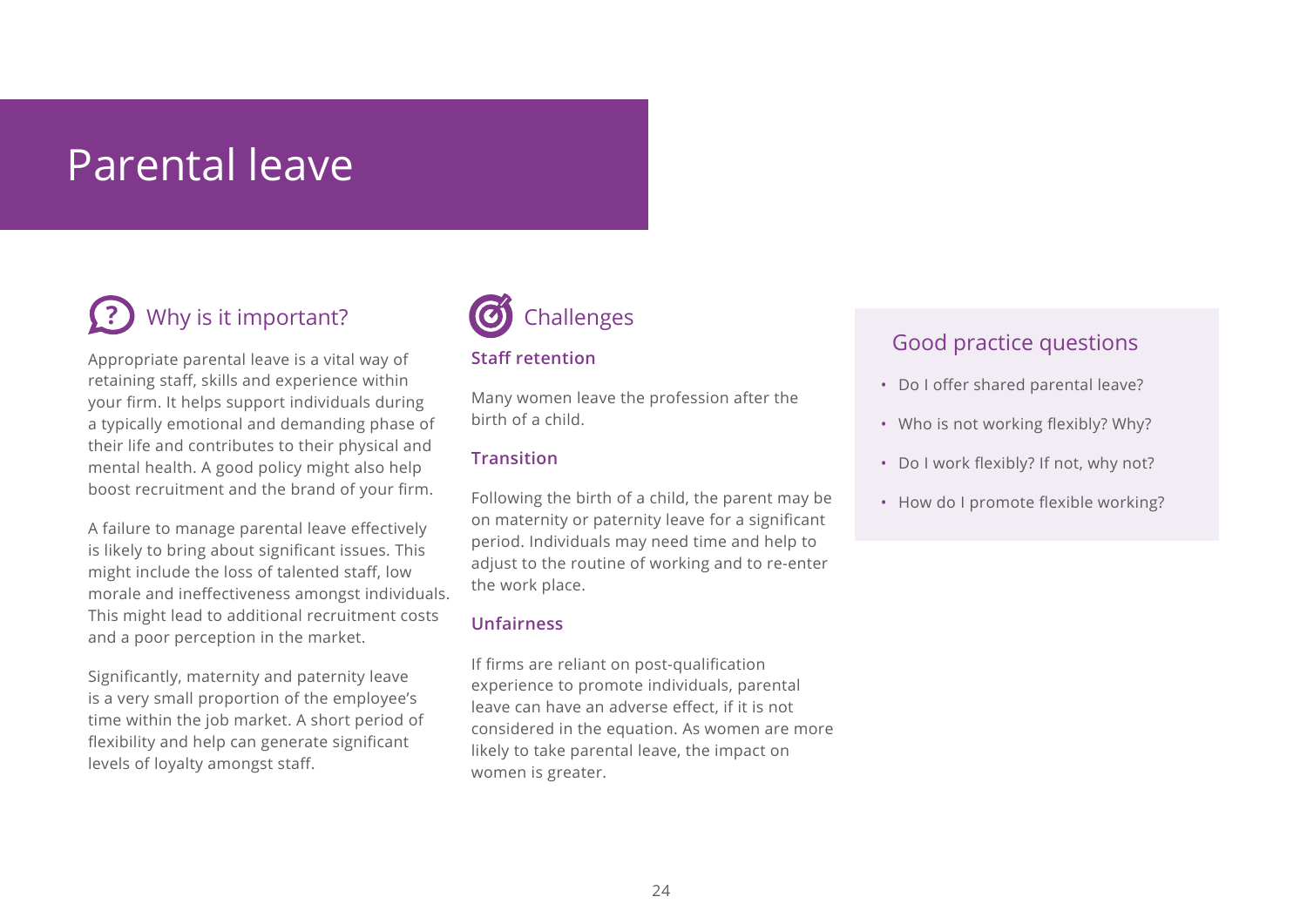## Positive steps

Firms told us about the following approaches they have taken to maternity and paternity leave:

- Provide technical update training to returning individuals.
- Provide meaningful help and support during keep-in-touch days.
- Provide information and support about the options available to individuals for maternity and paternity leave.
- Offer matching maternity and paternity benefits.
- Offer the same benefits to employees and managers.
- Provide maternity/paternity coaching to help individuals return back to work.
- Explore and promote flexible working arrangements to enable people to balance their work/life commitments following the arrival of their baby.
- Establish a Parents' Network.
- Move away from post qualification experience-based (PQE) promotion and look at skills, experience and ability.

#### **Firms say**

Men arranging paternity leave has helped broaden the experience of the workforce. Men have been concerned about how they might be viewed and whether their job will be secure. This experience has helped show how intimidating maternity leave can be for females. It has encouraged discussion and understanding at the firm.

Partners were initially not keen on parental leave and they were used to providing the minimum. However we needed to become more generous to compete within the job market and to retain people.

Parental leave is always based on individual requirements. Don't assume anything!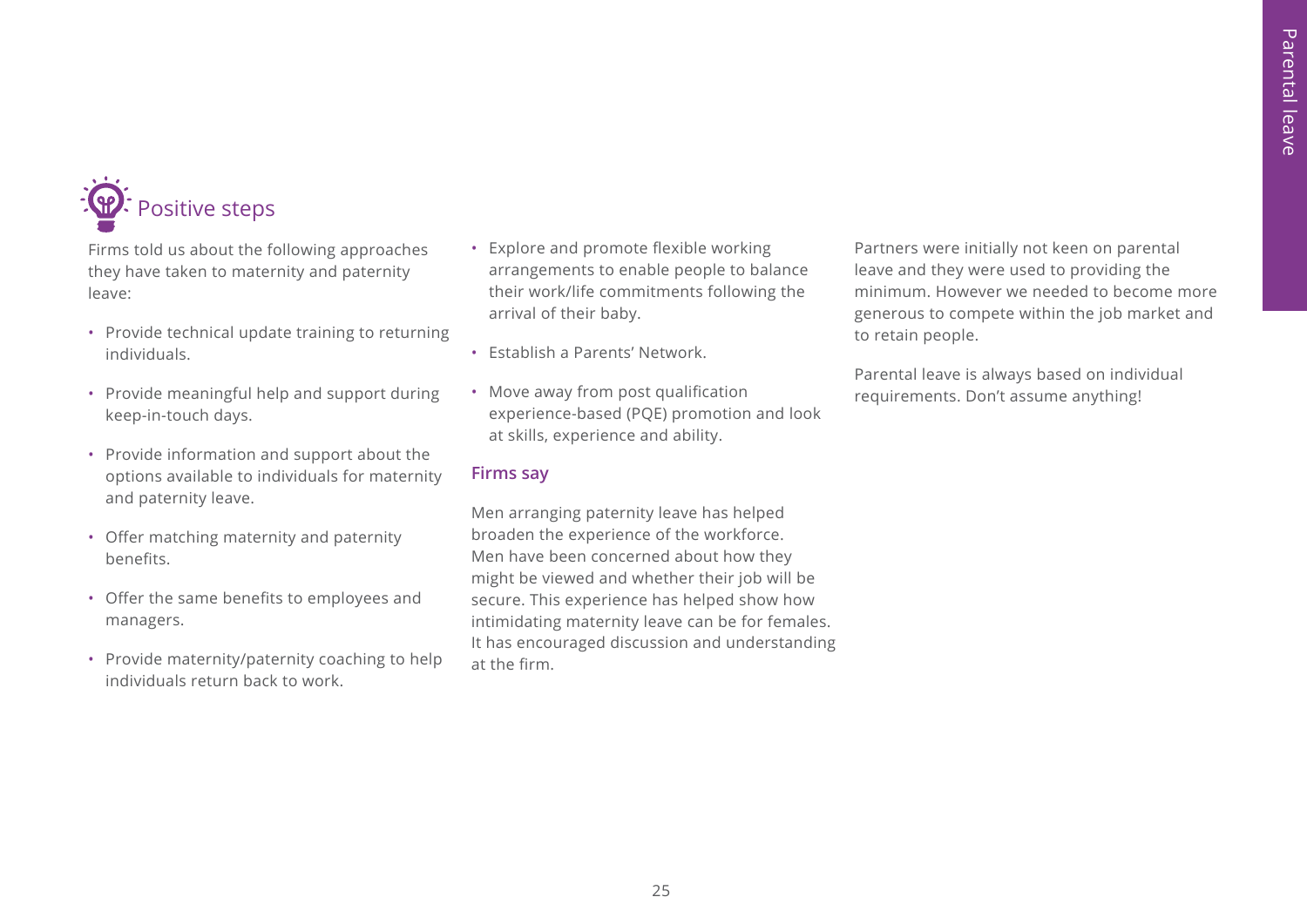## Case studies

## Paternity leave

The firm encouraged men to consider paternity leave. They provided coaching and support to discuss options and relevant flexible working arrangements. The firm also asked new fathers to be role models and write short articles about their experience for staff publications. This included fee earners and partners.

The firm was particularly keen to promote paternity leave as it considered that this would also positively promote females and diversity. The firm believed that if males were also able to request nine months' paternity leave, it would undermine any perceived benefits about employing males rather than females.

## **Visibility**

The firm encouraged new parents to bring in their new baby during a keep-in-touch day. The firm believed that celebrating the birth of a new child and having an opportunity to meet the new baby helped reassure the parent. The firm considered that there was no better way of showing their acceptance and support. The firm also believed that it sent out a positive message to other individuals who might be considering having a child.

## Maternity leave

One firm had a number of strategies to help and support solicitors during maternity leave and their subsequent return to work. This included paying an enhanced maternity package and a bonus on their return to work. The firm also offered maternity coaching before, during and after maternity leave.

In addition, the firm also championed all new families at internal events. Help and support was offered to all individuals with new family/caring commitments and this included specific help for those considering surrogacy and adoption.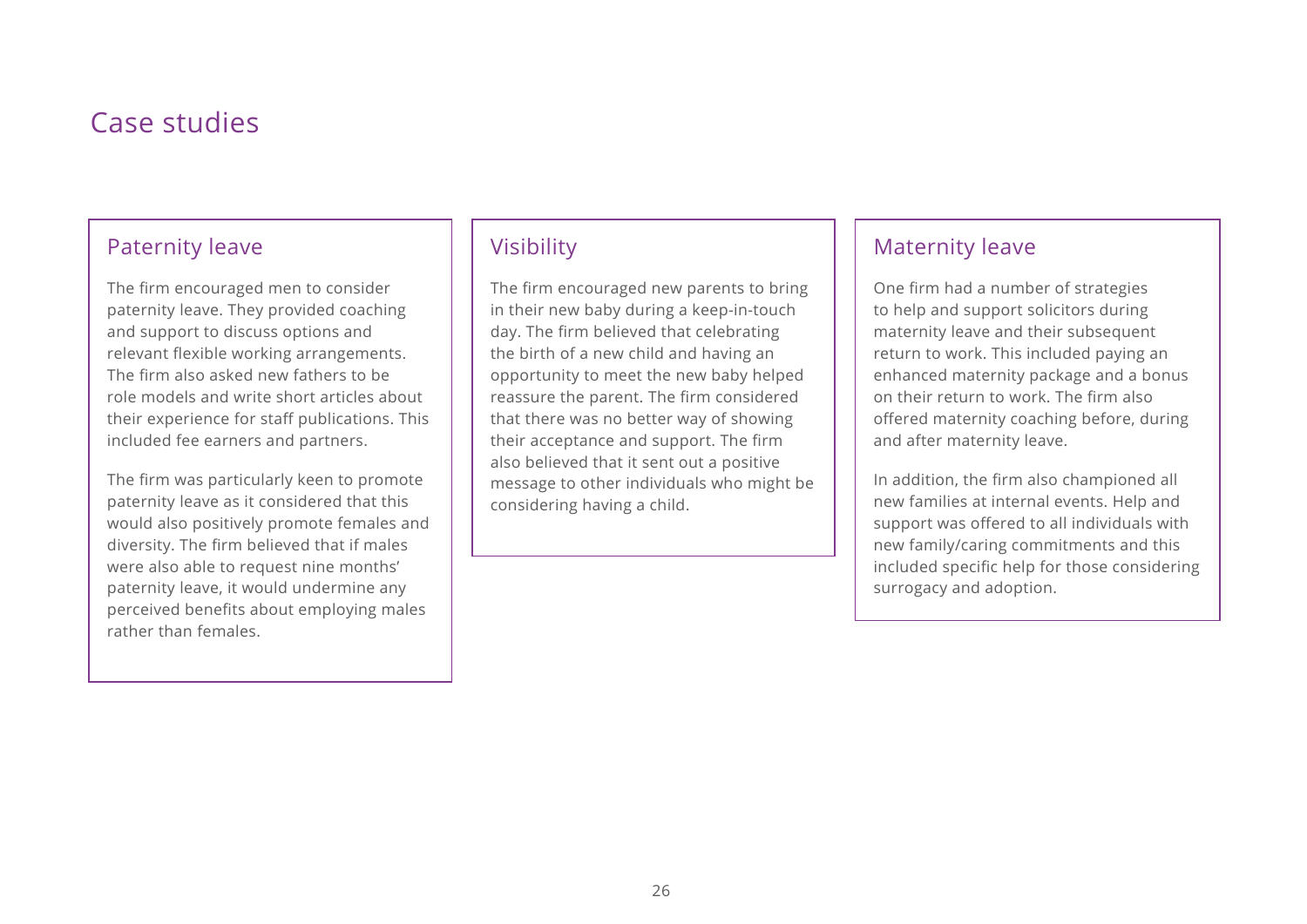## Returning to work

One firm acknowledged that women returning to work sometimes struggled to overcome initial quiet periods. The partners actively promoted the women and directed work towards them. The firm monitored the billable hours but also made concessions while the individuals got back up to speed.

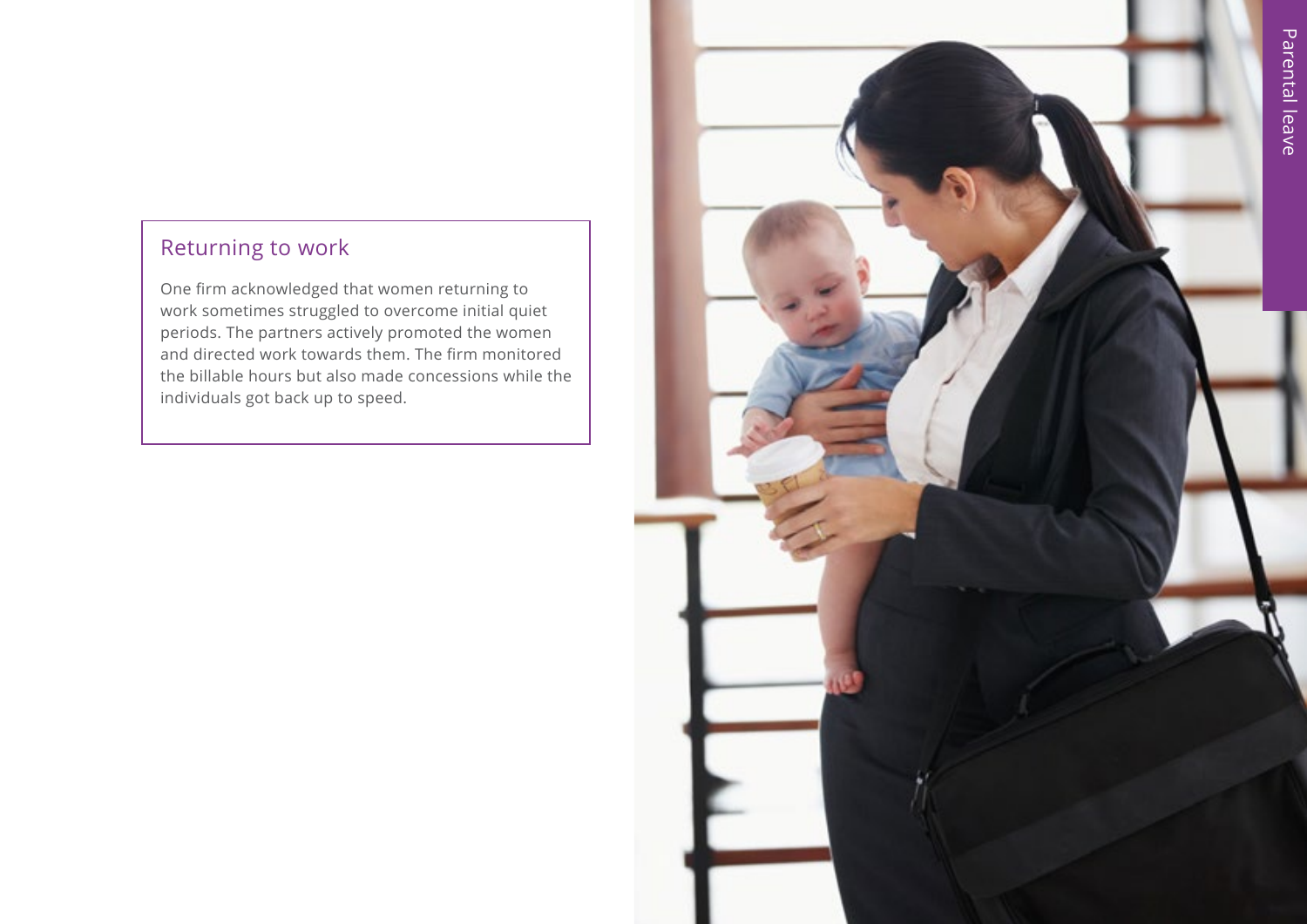## Recruitment

## Why is it important? **?**

Recruiting a diverse workforce promotes an inclusive organisation leading to business and economic benefits. It increases employee wellbeing, reduces recruitment costs and increases productivity. A diverse workforce will better understand the needs of diverse clients. It might also help to access markets that have not been previously tapped into.

Prejudice and discrimination can harm the reputation of a firm and might result in complaints and legal action. It can also reduce a firm's competitive edge if people are continually hired who voice the same opinions and have the same or similar lifestyle interests as those already working at the firm.

Monitoring and evaluation supports the implementation of policies and can help to assess progress and impact. It helps measure performance and improvement on equality and diversity. It is difficult to measure improvement if statistics are not collected or are unreliable.

Initiatives such as contextual recruitment provide an opportunity for candidates from less privileged socio-economic backgrounds to start a career in law. Blind recruitment may increase diversity at the applicant stage.



To recruit a diverse workforce, changes must take place in the values that the firm expresses and not just in its policy. Most importantly changes need to be made to the underlying assumptions held by those working in the firm, particularly the decision-makers and leaders.

#### **Leadership**

Responsibility for the success of recruitment initiatives lies with senior partners and management. Their commitment, accountability and oversight is required in order to achieve change.

#### **Unconscious bias**

Recognising that everyone holds bias before it influences behaviour.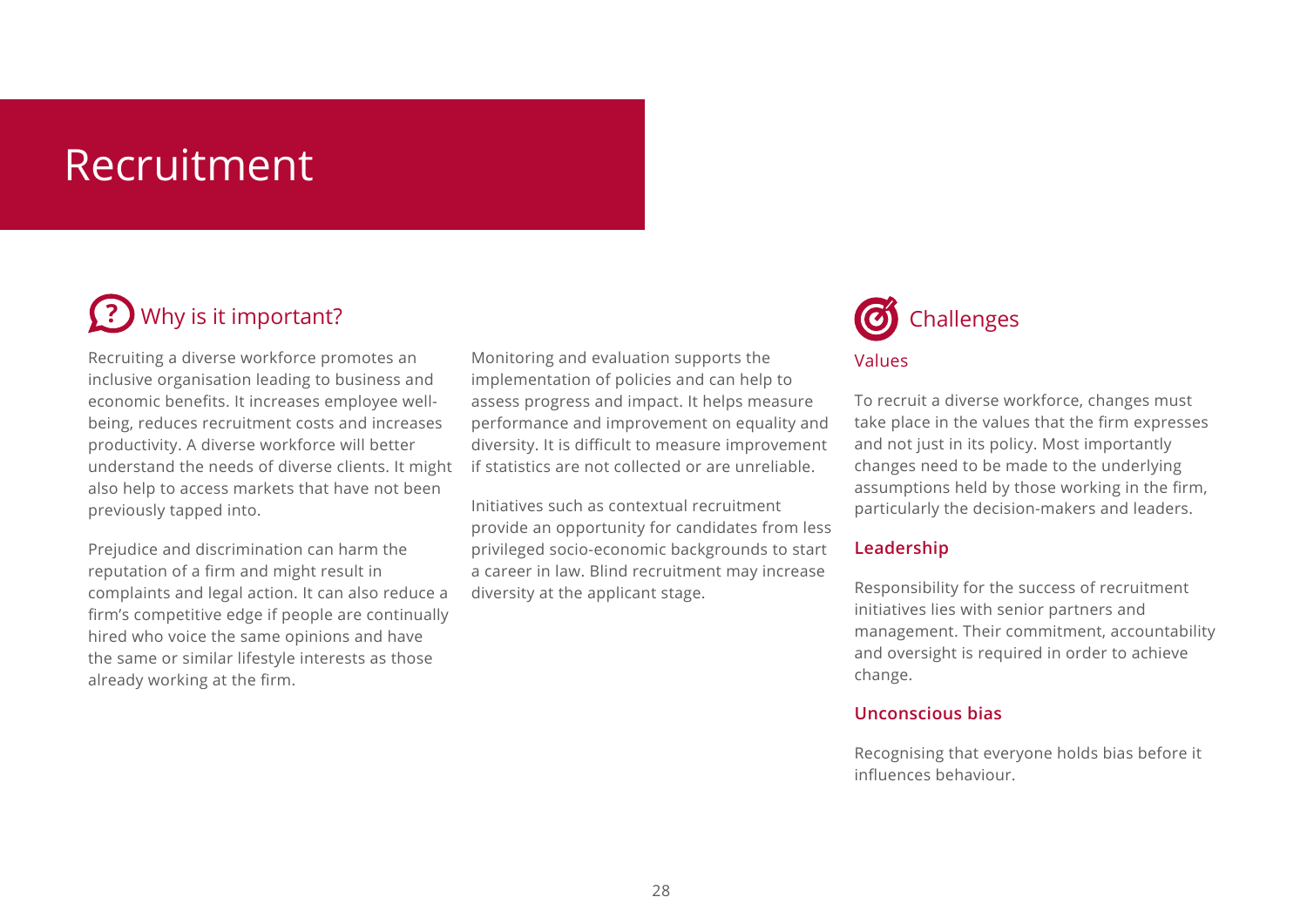#### **Monitoring data**

Policies need to be supported by a comprehensive plan of action which requires firms to collect, monitor and analyse recruitment data.

#### **Recruitment initiatives**

Choosing a programme or initiative which helps to increase diversity and being open to a different way of recruiting.

Making sure that candidates recruited through initiatives such as contextual recruitment programmes are valued as highly as those recruited through the more traditional recruitment process.

Where some characteristics have been removed in blind recruitment, other potential biases are still present such as work history or the university a candidate attended.

#### **BAME and socio-economic background**

Recruiting candidates from a BAME background and those from less privileged socio-economic backgrounds is challenging. There is recognition that not every candidate starts their career journey from the same place.

## Positive steps

Firms told us about the following approaches taken to their recruitment.

#### **Values**

- Look at your firm's EDI values.
- Encourage recruiting partners and managers to explore these values.

#### **Leadership**

- Use partners and managers to support diversity recruitment initiatives.
- Give accountability for the success of recruitment diversity initiatives to decisionmakers.

#### **Unconscious bias**

- Provide mandatory unconscious bias training to recruiting partners, HR professionals and managers.
- Consider maintaining ongoing training on EDI to all staff involved in the recruitment process.
- Monitor recruitment decisions.

#### **Monitoring data**

- Have a system in place to collect and report on your workforce diversity data.
- Consider what the targets and actions are that you want to achieve.
- Use diversity information to monitor your recruitment pipeline and recruits.

#### **Recruitment initiatives**

- Consider signing up to a contextual recruitment programme and identify what you want to achieve from this.
- Blind recruitment can be part of a package of initiatives, rather than a stand-alone programme.

#### **BAME and socio-economic background**

• Have targeted BAME work experience programmes in place.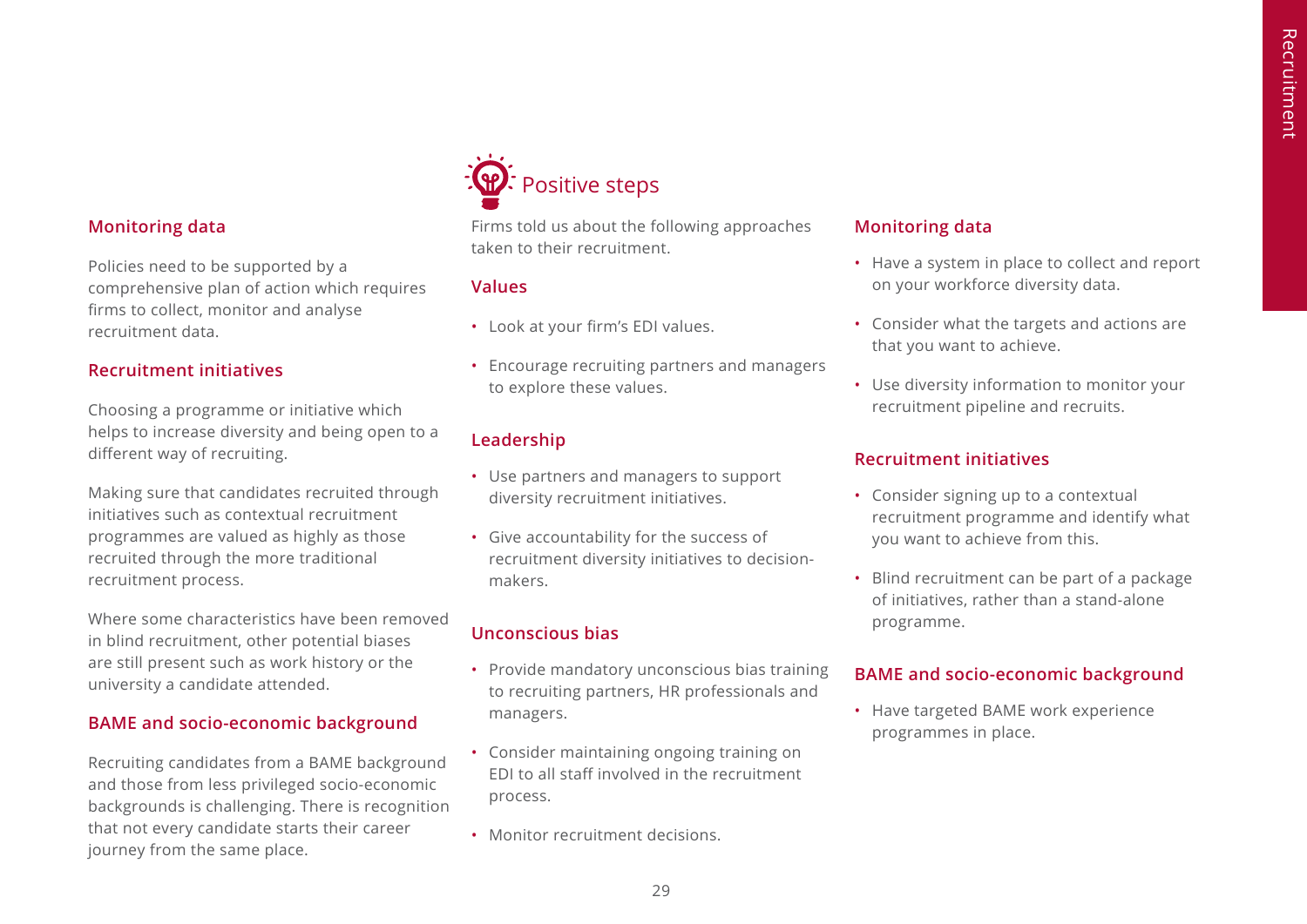## Case studies

### Leadership

At one firm senior managers are the most significant part of the recruitment programme. The tone is set by them and they help support an inclusive recruitment culture. They are sent on development and leadership courses on developing both staff and the firm. The courses reflect the core values they hold as a firm.

## Unconscious bias

One firm carried out the "Blue Eyes/Brown Eyes" exercise with their recruitment team. This exercise labels participants as inferior or superior based solely on the colour of their eyes. It exposes them to the experience of being a minority.

One group is treated preferentially for a period of time which typically creates friction between the two groups. This has been helpful to show staff what it is like to be discriminated against.

## Contextual recruitment

Contextual recruitment uses various tracking systems and algorithms to identify candidates. Candidates also have to complete a separate set of voluntary social background questions, such as whether they:

- are the first generation to go to university
- had free school dinners
- had to work during their time at university.

It also looks at the postcodes of the schools where people went to school. All of this information is then taken in context, which produces a flag or premium rating for each candidate.

One firm take this flag into account when it has two candidates who are more or less identical. It has also moved away from a purely interview-based recruitment process and the process now includes an interview, case studies and a presentation. It feels this gives candidates more opportunity to show their skills.

## Using diversity data to drive change

One firm used its diversity data to highlight the lack of BAME staff being recruited. Its clients were becoming more interested in their workforce diversity data and the number of clients doing this is now picking up pace.

Clients have said this is about risk transparency and they only want to be in the news for positive reasons. If there is an issue about their supply chain, including their legal representatives, the client wants to know about it.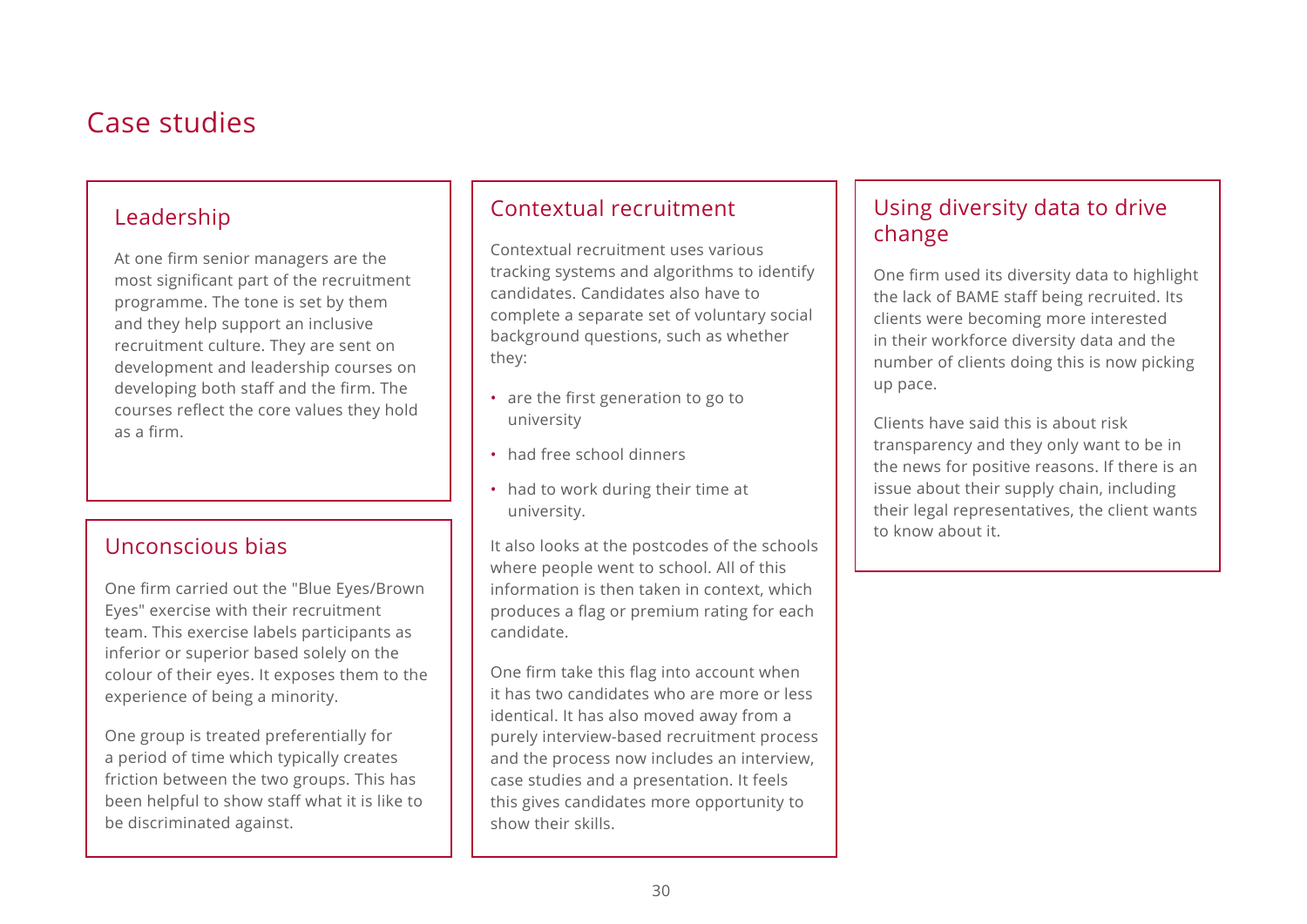### Recruitment agencies

Another firm gave a briefing to the recruitment agency it uses about diversity and unconscious bias. It specified it wanted a diverse range of applicants. It also informed recruiters that it will not close a position unless it has received an application from at least one woman. This firm now has an equal split of male and female recruits.

## BAME background

The BAME network has a Diversity HR Advisor who works closely with HR to analyse and understand the recruitment pipeline. They have jointly developed a strategy to encourage applicants from an African Caribbean background to apply for roles at the firm.

## Recruitment initiatives

One firm said it is keen to show that candidates who are shortlisted as a result of contextual recruitment still have to go through a rigorous recruitment process.

It is aware of the privilege allowed to relatives of clients who have easy access to work experience opportunities at the firm. The firm wants to be in a position to offer work experience to one individual from a disadvantaged background for every relative of a client.

## Test yourself for hidden bias

One firm sent out a link to a range of unconscious bias tests to all their staff. The tests showed individuals what their preferences and bias were on subjects such as gender, race and disability.

The firm did not collect the data or monitor who took these tests. It was simply an opportunity to show that everyone has bias and that recognising this bias is the key to changing behaviour.

## Good practice questions

- Have I spoken to recruiting partners and managers about their attitudes and perceptions on diversity?
- Have I provided a safe environment in which this can be discussed?
- Do I have a range of partners and managers who are involved in recruitment diversity initiatives?
- Do I provide information on initiatives such as contextual recruitment to staff?
- Do I explain why I use contextual recruitment and the benefits of such a programme?
- Are my staff networks supporting the recruitment process?
- Have I stated a commitment to recruit more candidates from a BAME background?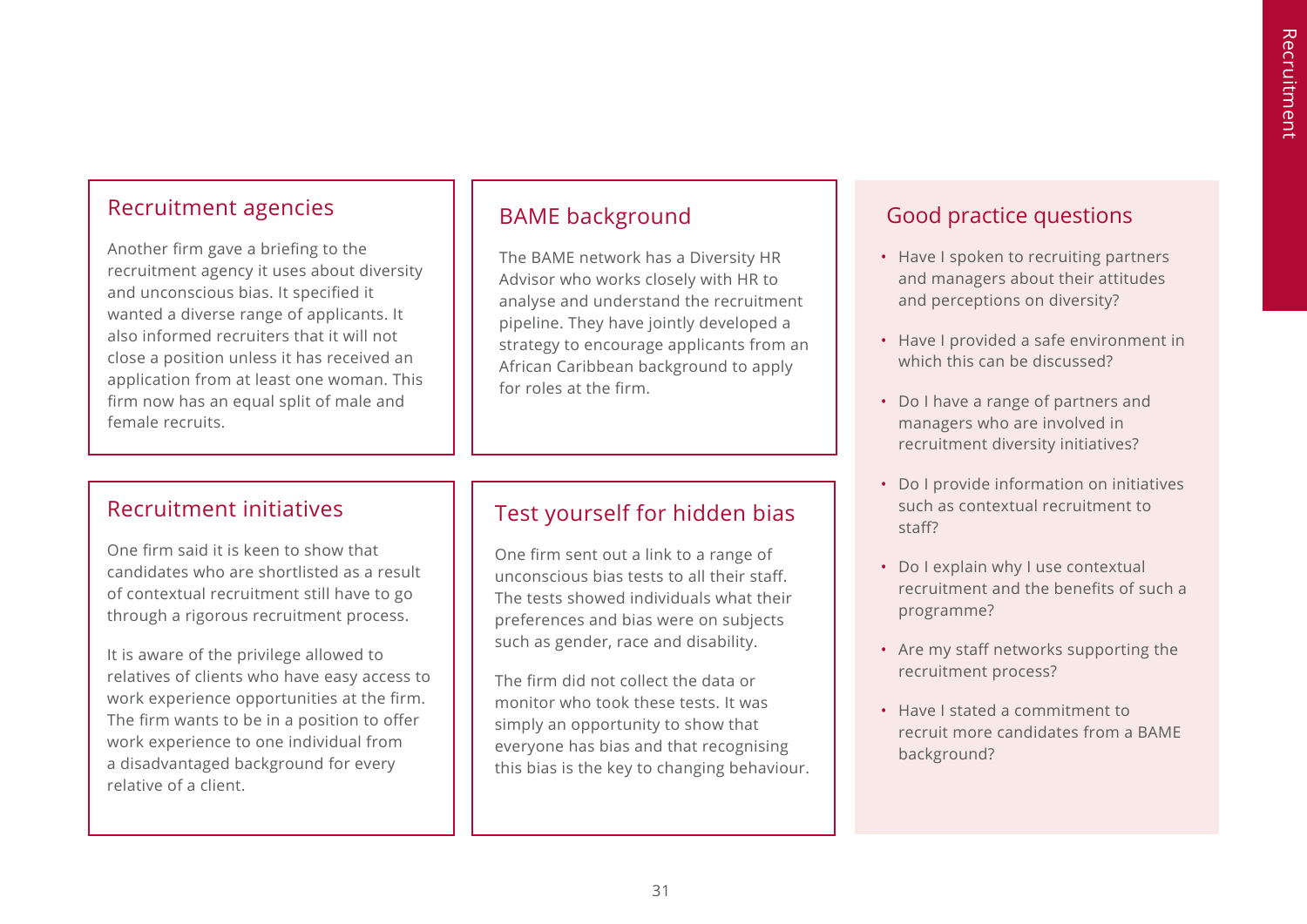## Career progression

#### Why is it important? **?**

A fair and transparent career progression process encourages staff who want to progress and gives them confidence in the process.

Coaching can help staff to build confidence and identify their career goals and aspirations.

Mentoring allows staff to benefit from the experience of senior managers, who often act as role models.

Networking allows fee-earners to benefit from more exposure to senior staff. It gives the opportunity to meet new clients and develop their business skills and knowledge.



Making sure that:

- the career progression process is transparent and free from bias
- all staff understand what they need to do to be promoted
- candidates feel that they have been treated fairly regardless of gender or ethnicity
- all staff have opportunities to develop the necessary skills and knowledge that will allow them to succeed in a promotion. This involves thinking about whether or not your firm's activities might benefit certain groups over others such as having networking events that are at unsociable hours
- you encourage staff to consider what they want in their career. And for staff to have discussions with their managers about this. Some groups, such as female or BAME solicitors, might need more help and encouragement to do this than others
- measures introduced to increase diversity are working.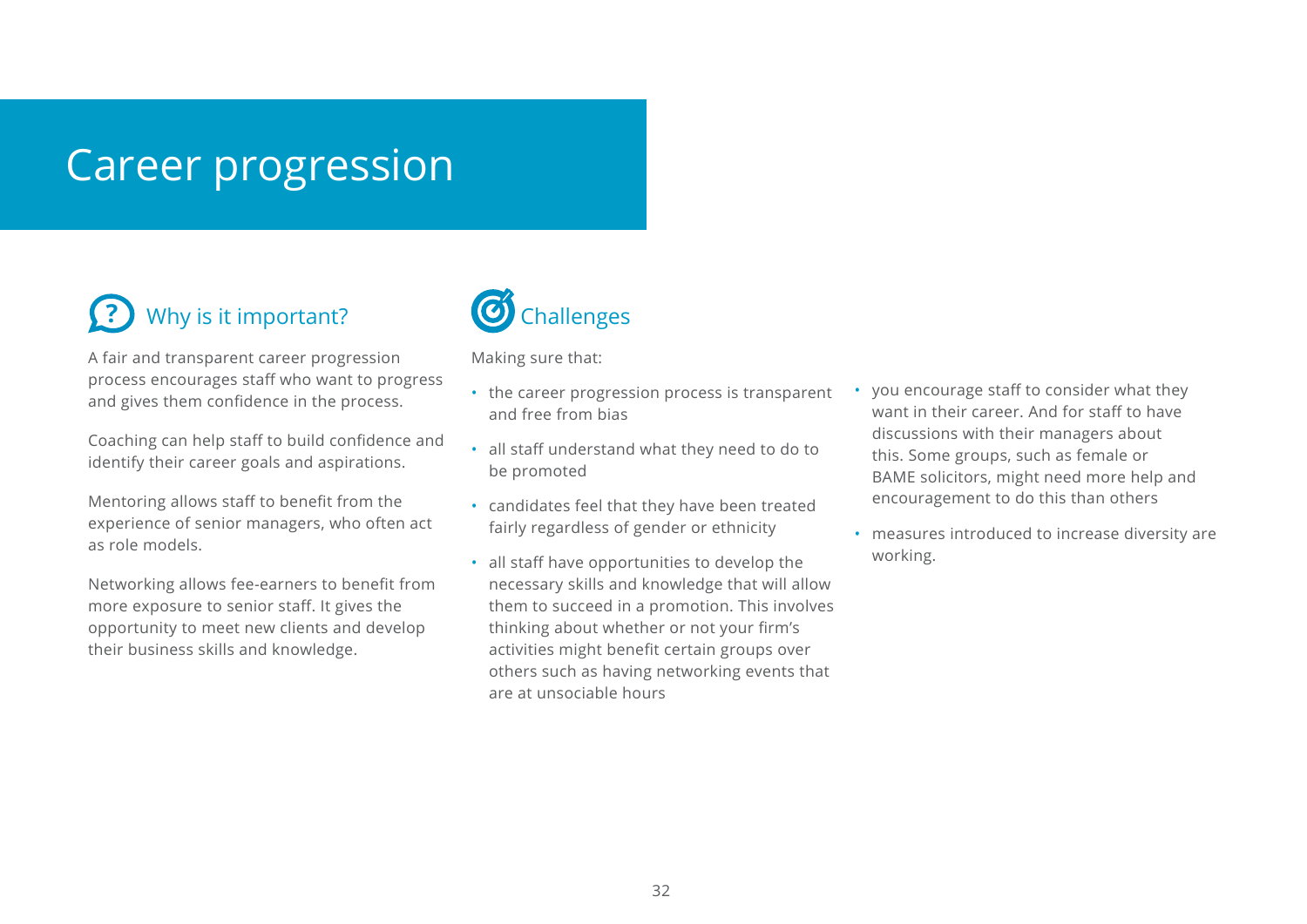## Positive steps

Firms told us about the following steps they have taken to encourage a fair career progression process.

#### **Transparency**

- Make the promotion policies and systems transparent, for example by having a clear assessment matrix showing the competencies needed at each level.
- Make sure that employees know what they need to do to achieve promotion, for example by publishing the criteria on the staff intranet or in the staff handbook.

#### **Fairness**

- Be open with failed candidates for promotion about why they were not selected. This helps them next time.
- Put measures in place to avoid favouritism such as unconscious bias training.

### **Coaching and mentoring**

- Encourage mentoring between senior and junior staff.
- Provide coaching to candidates who are in line for promotion, to help prepare them for greater responsibility. Female and BAME candidates might benefit from specific coaching aimed at building confidence.
- Consider making mentoring part of senior staff objectives.
- Put a sponsorship programme in place for promotions.

#### **Networking**

- Encourage all staff to network internally and externally.
- Involve staff in setting up networks, and let them run them.
- Consider whether your networking events are likely to exclude anyone from a certain gender or BAME background.

#### **Other actions**

- Consider whether targets for percentages of female or BAME partners might benefit your business.
- Monitor whether any measures designed to increase diversity in senior staff are working. This might involve staff surveys or using diversity data collected by the firm.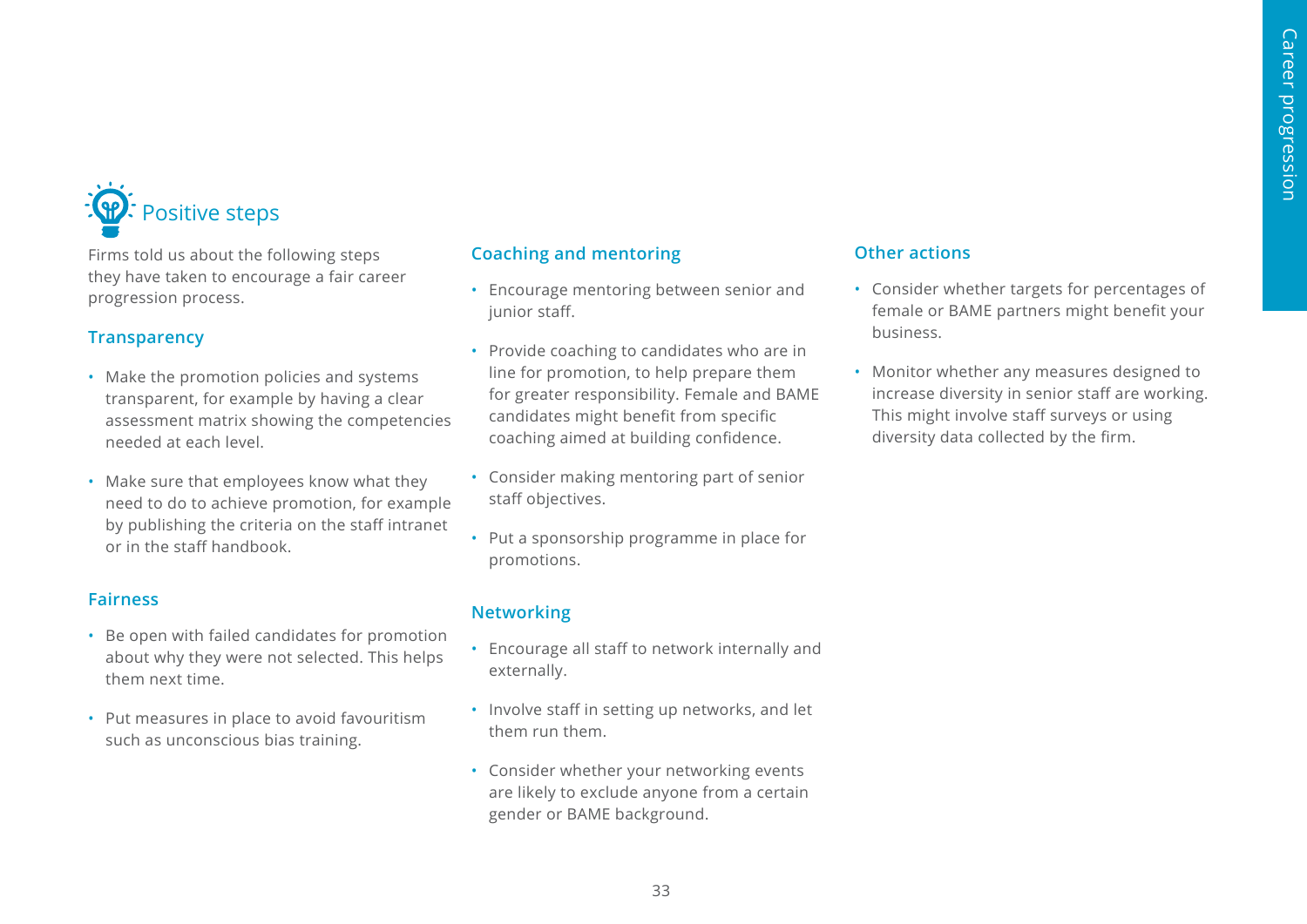### Mentoring

#### **One firm says:**

"Mentoring is particularly helpful to promote and establish business development. There is a strong emphasis on it from the beginning. Everyone is expected to do it. There are set hours from the start and everyone attends the conferences and network days. There are objectives linked to this activity".

#### **Fee earners say:**

"My mentor was brilliant as I could go to them with anything and at any time of the day or night. We deal with some really difficult clients in crime so having someone to go to is really useful".

"Very helpful. I have had mentoring from the start. I have had two mentors, both were chosen to reflect my personality. There is a focus on business development and this is very helpful. At this firm, there is an expectation that leaders will help and lead".

"I had formal mentoring as a trainee. It was not very successful. I now tend to have informal mentors who I select myself. There are people I find interesting and tend to be people I work with".

"The buddy system was useful and helped to bridge the gap. I came straight from university and there was a huge difference. There is a lot of growing up to be done at each stage. Significantly, being a good employee is different to being a good lawyer. The buddy system helped with this".

"Mentoring is important. However it is more important that a person is able to have an open conversation with their mentor. If there is a degree of formality then this might even hinder progress. Peer to peer mentoring might work but this has to be with someone from the same team or department. Distant/email mentoring relationships rarely work".

#### Networking

#### **A firm says:**

"All managers at the firm must ensure that networking is being treated as part of a feeearner's day-to-day role and that they are given an allocation of time for it, at a time which is suitable for them".

#### **Fee earners say:**

"Very important. You need to sell work from day one on my team. This makes it easier at four to five years' PQE when it becomes more important".

"It is extremely important to network. You are ultimately required to show your business development skills. These are reliant on your ability to network".

"Networking is very important. Meetings early in the morning and late at night might put women off. This can be difficult as the people you want to network with are often not available".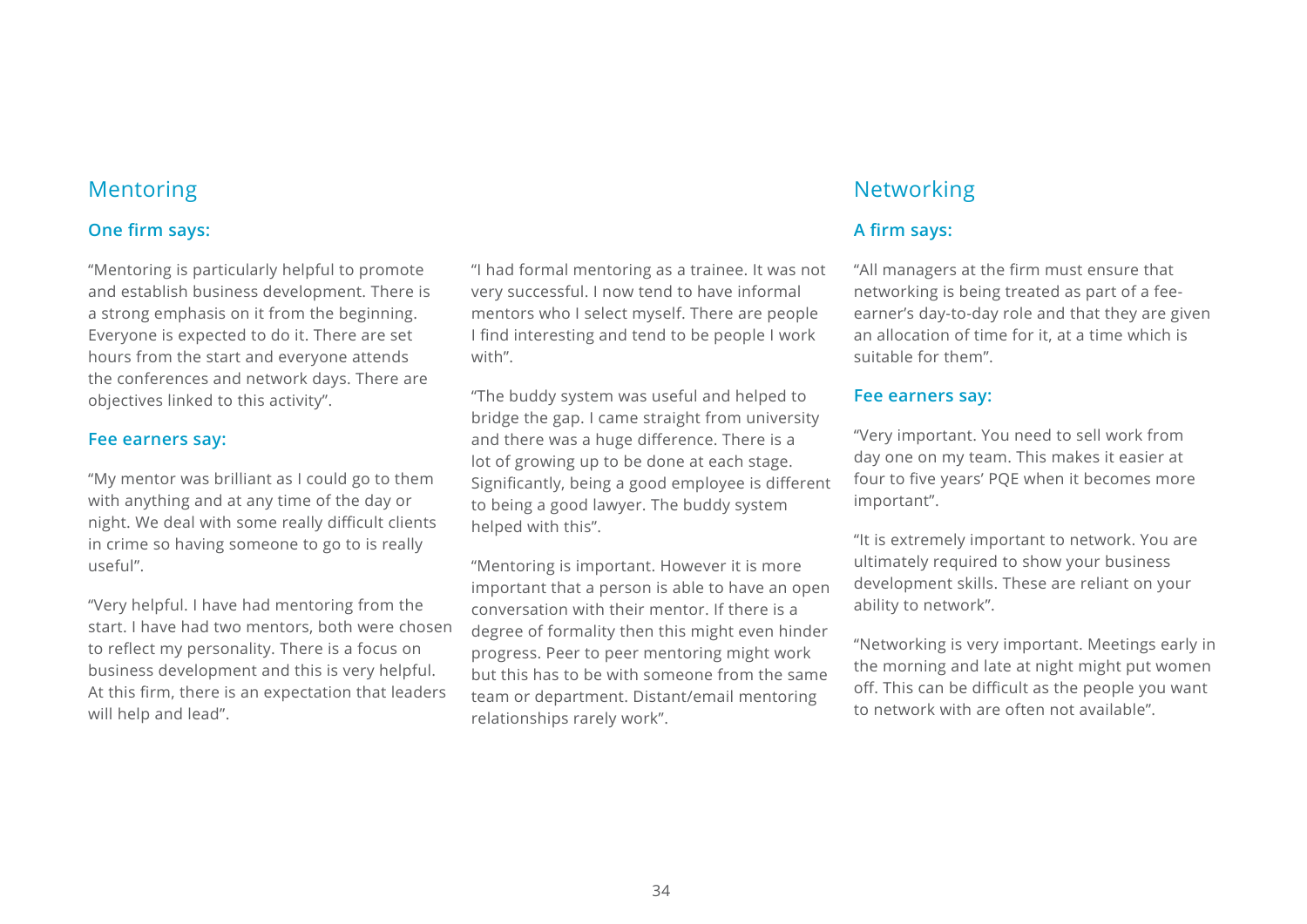## Case studies

## **Transparency**

One firm's promotion policy was specially designed to prevent favouritism. Under this system, candidates for promotion needed to be selected, considered and interviewed by a variety of other fee earners of various ranks. Most of these would not have had any personal experience of the candidate. Although this was a complex system to maintain, it made sure that promotions were made based on merit and ability rather than personal connections.

Many firms published their promotion criteria on the staff intranet. This showed the different requirements of each level of promotion, highlighting the new duties which would be needed at every stage. This built trust and gave applicants a realistic idea of how and when to apply.

## Coaching

Coaching could be internal or external. At one firm, a retired founding partner had taken a coaching course and now offered her experience to the firm's solicitors.

Other firms arranged coaching from external agencies for their staff. Some smaller firms felt that external coaching took the pressure off the firm.

Some firms provided coaching for solicitors who were eligible for promotions. This included some firms offering specific coaching for female candidates. This helped them to build confidence and ease the solicitors into each successive level and the new duties expected of them.

## Career development

A firm's HR director told us that in her experience, female solicitors were less likely to begin having conversations about promotion early in their career. This meant that they tended to be behind their male colleagues when opportunities became available.

Another firm, however, had career development as a central part of its annual appraisal system. At each monthly meeting and appraisal, the fee earner and manager would discuss career plans and decide what assistance might be needed.

Other firms had EDI goals as part of the appraisal process. This helped to embed EDI at each level of the business.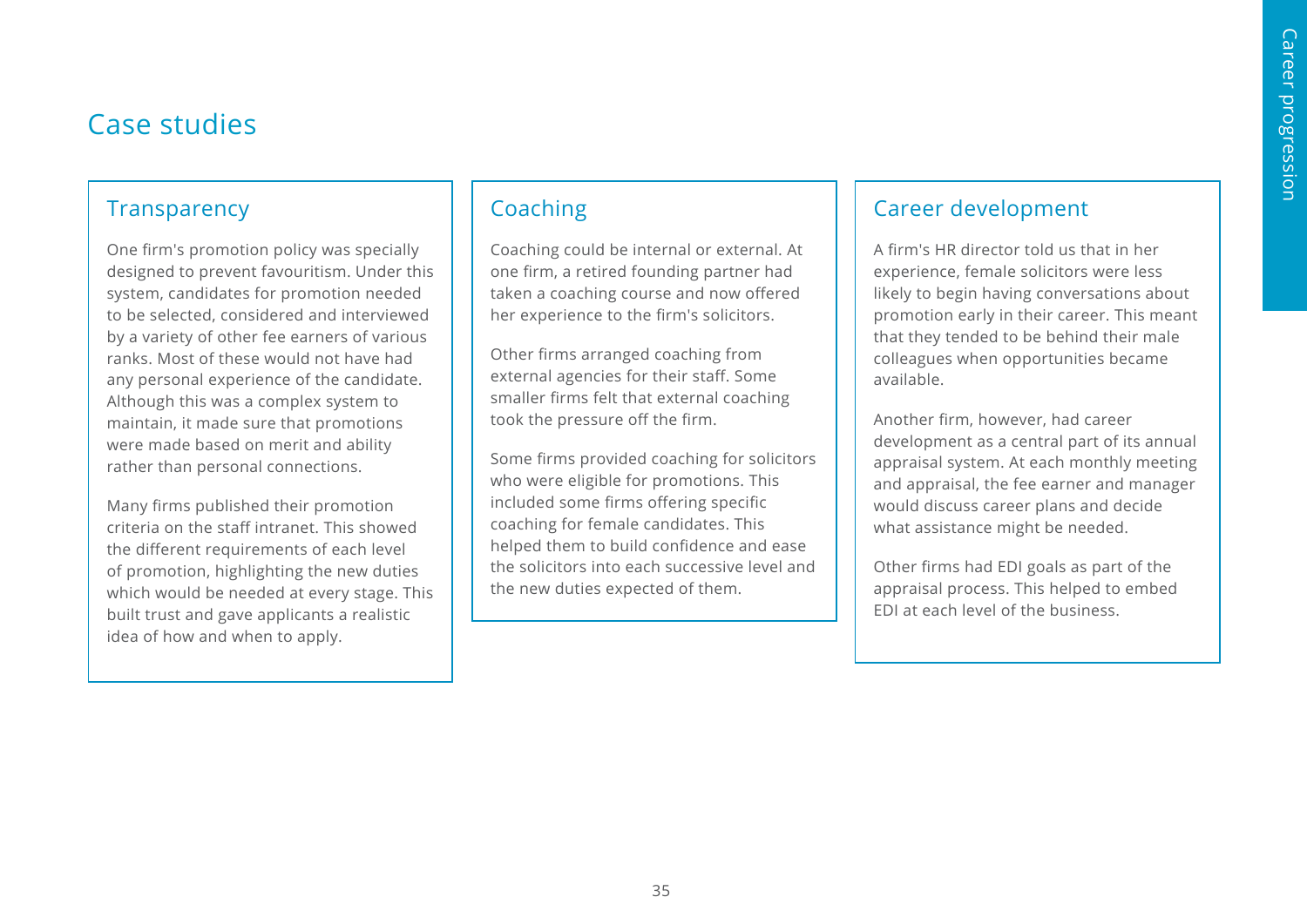## Mentoring

Some firms were keen to make sure that mentoring began at the outset of a fee earner's career, as trainees or paralegals. Others adopted a form of sponsorship, where a senior member of staff would not only mentor their mentee but also be their advocate at board level.

A few firms looked further afield for mentors. Some used retired partners or alumni of the firm who had moved elsewhere, which meant that mentees could have the benefit of their experience and knowledge of the firm's internal dynamics. Others used external networks and agencies to give mentors detachment and objectivity.

One partner told us that her firm did not offer mentoring. However, when we spoke to her employees they clearly saw her as a mentor, and had benefited from her guidance as they progressed at the firm. Mentoring does not always need to be explicit and formal.

Some mentoring policies, offered to all fee earners, had the potential to benefit female and BAME solicitors especially:

- allowing mentees to select a mentor with certain characteristics the example used was a woman partner with children who works part-time
- reverse mentoring, where a senior staff member is paired with a junior one to give them an insight into how the firm works 'at the coalface'.

## External networks

For many firms, traditional networking events had taken place outside of work hours and had revolved around drinking alcohol and activities such as football matches.

Some firms had found that this approach was off-putting not only to some staff but also to clients. They had therefore decided to widen their variety of networking to include events like concerts, and those having earlier start times, for example breakfast events, to include employees and clients with caring responsibilities.

Other firms encouraged women solicitors to be part of external networks such as their local Lean In Circle, which not only helped them to develop their own careers but also to build links to local markets. This kind of networking also allowed women to meet with potential clients and suppliers outside the law. One firm had set aside a separate budget for this activity.

Another firm organised conferences and seminars for women lawyers from a number of other firms. An innovative approach came from a firm whose marketing department provides networking training to its employees. This was seen by staff as being very useful. Senior staff could also assist in making introductions with key clients and stakeholders.

Some employees said that they had greatly benefited from secondments, both to the offices of large clients and their firms' overseas offices.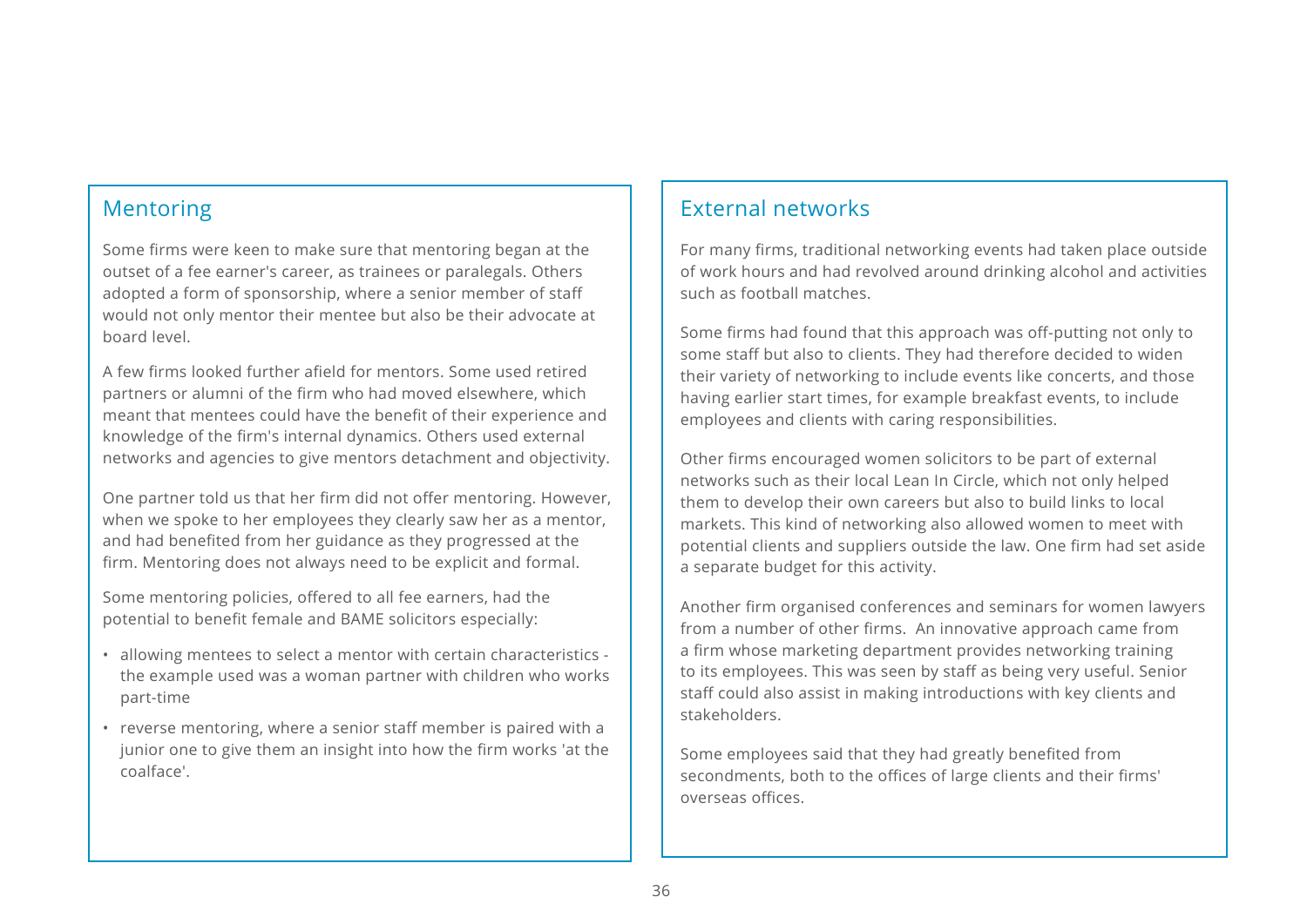## Internal networks

Several firms had well-established women's and BAME networks who met regularly in a variety of events.

One firm felt that BAME staff were too stretched across offices to be able to form an effective network. They took steps to set up regional networks outside the firm, involving staff from several firms.

## Targets

A few larger firms had set themselves targets for female partnership.

One firm highlighted the need to keep these initiatives going. After a successful round of female partnership appointments, they had thought that the system would sustain itself, but instead found that the status quo re-emerged very quickly.

## Good practice questions

- Are my promotion processes clear and transparent? If not, why not?
- How can I avoid favouritism and bias in promoting people?
- Are staff encouraged to talk about their career plans?
- Do junior staff have role models within the business? If not, can I find an external mentor?
- Could coaching help staff to acclimatise to new roles as they progress?
- Do I give all of my employees the opportunity to network?

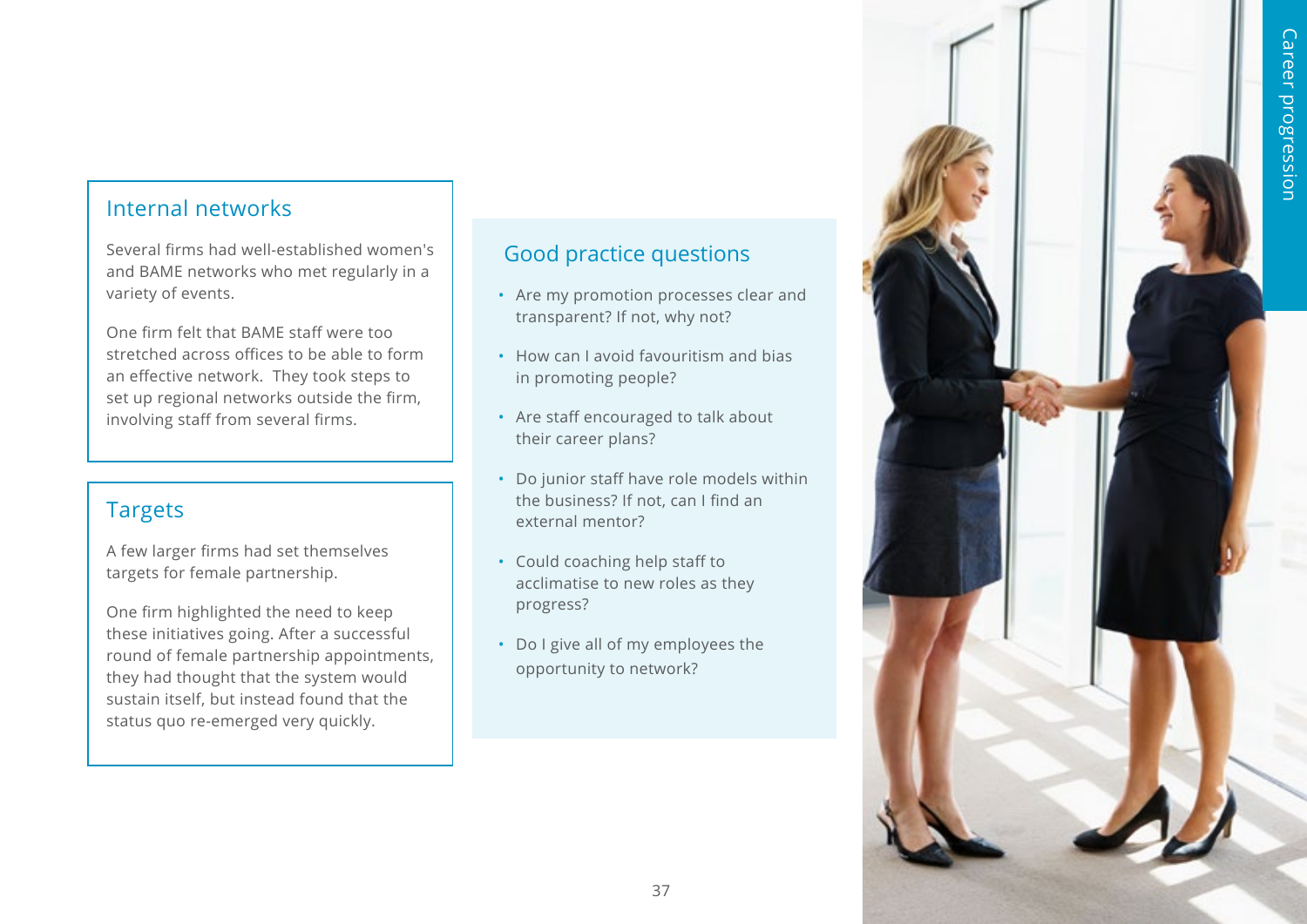## Alternative career paths

#### Why is it important? **?**

Having an alternative career structure might help firms to keep staff who would otherwise leave if there was no scope to progress within a firm. It therefore makes good business sense.

Although such roles might benefit all staff, some female solicitors said they found these attractive. They give recognition whilst often allowing greater flexibility in working practices which can help those with family commitments. They are also a credible alternative for those who do not want to make a financial commitment to partnership at a particular time. Several firms told us that these roles can be seen as either an alternative to equity partnership or a step on the road towards it.

## **Challenges**

Not all solicitors want to become a manager or partner in a firm. Several firms recognised this and had introduced alternative career paths for their staff.

For some firms the issue was that there were too many people who wanted to join the partnership with only limited places available. For these firms, it was important for them to think of ways to keep their most talented staff. This was an issue for those with a very flat firm structure. It was also an issue for those who had considered gender or BAME managerial targets. Female and BAME solicitors could only be promoted when there are managerial vacancies.

It can be difficult to:

- create a credible an aspirational alternative to partnership
- have transparency around alternative roles.



- Avoid having a flat career structure.
- Consider creating technical, managerial or other non-legal roles to help keep talented staff. Allow people the flexibility to move between these roles.
- Consider the role of fixed-hours posts such as professional support lawyers.
- Make sure that any alternative career roles are equally valued by the firm.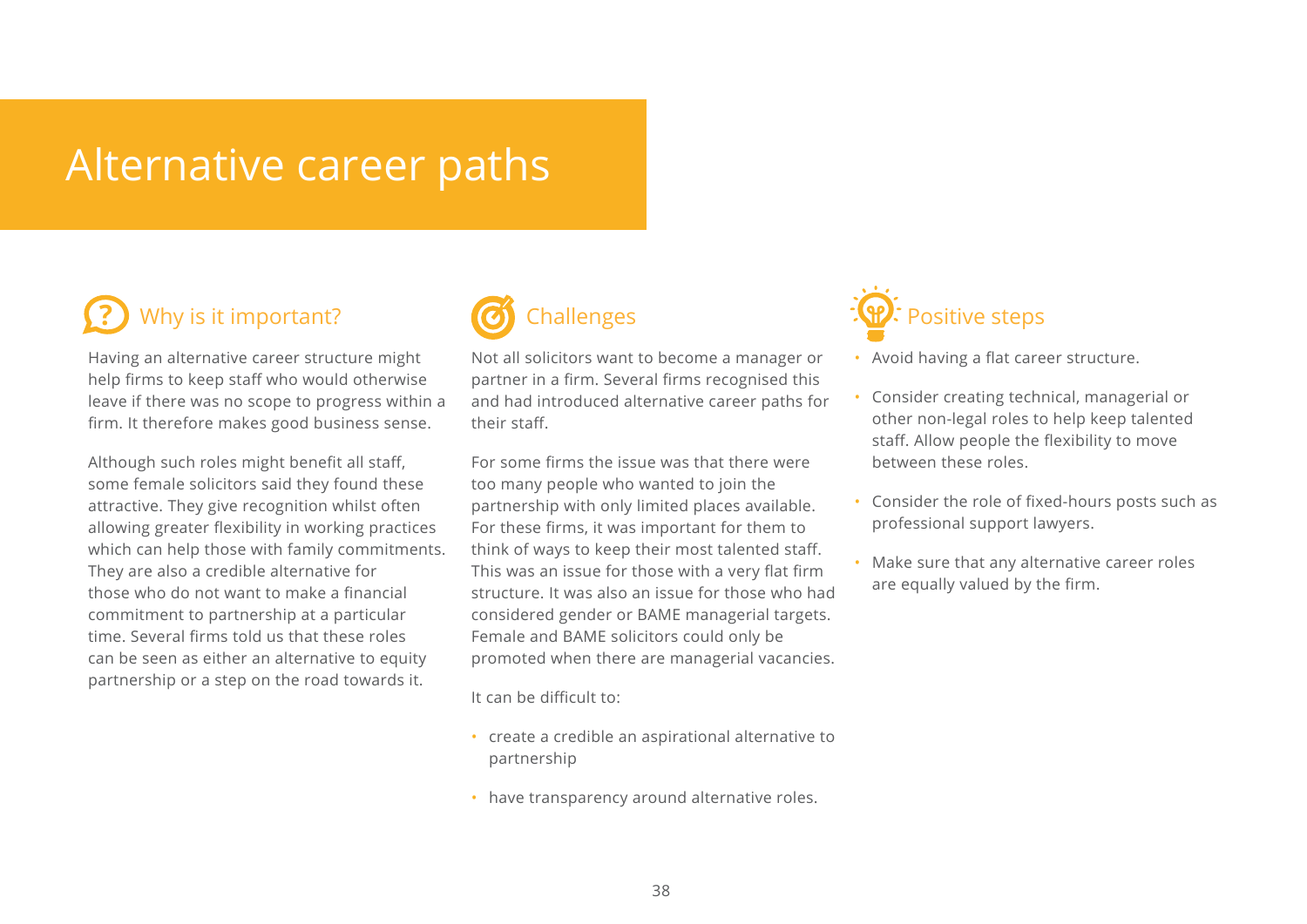## Case studies

## Avoiding a flat firm structure

An Alternative Business Structure (ABS) firm was considering introducing associate directors but have not done so yet. They had come to realise that legal roles are limited because there is a flat structure. There are managerial/non-legal roles, for example team leaders and contract managers. The firm also support people moving across the organisation.

Another firm had set up an alternative career working group that has considered alternative career paths. As a result, they had recently introduced the role of managing associate.

## Legal and non-legal roles

The firm has a range of non-legal managerial posts. They support people to move between legal and non-legal roles. One solicitor was supported and given training to move into the HR function. Another individual was given a reduced caseload and the money laundering reporting officer (MLRO) role, which they preferred.

By being flexible and allowing this movement the firm retains the people and all their knowledge. The firm have also created senior solicitor and senior associate roles.

All staff can also apply to be on the management board. This is a completely open election with hustings.

## Good practice questions

- Do I have a number of different career paths available, avoiding a flat career structure?
- Do I encourage my staff to openly think about their career path and be clear about what they want to do?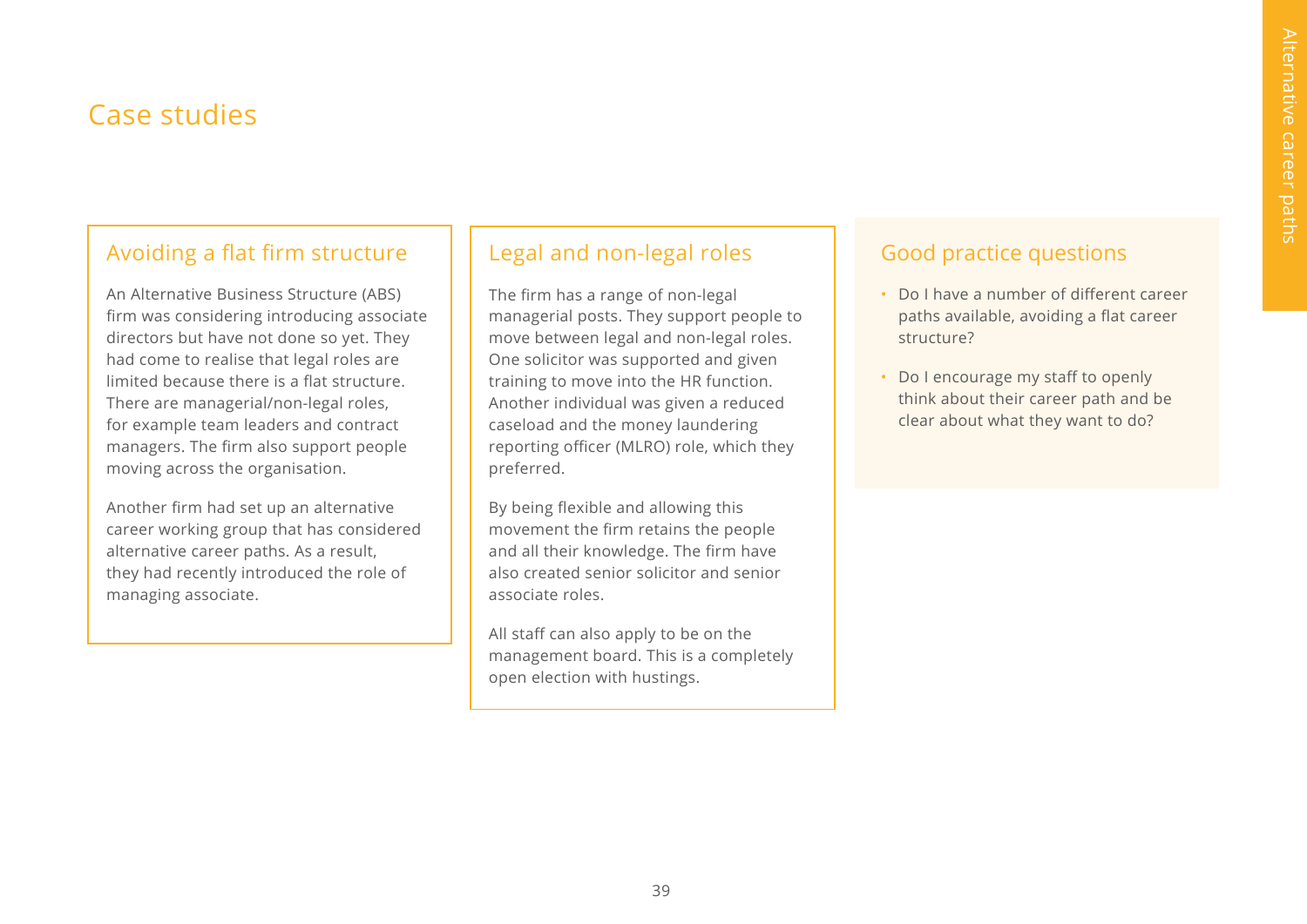## Further action and support

## What firms suggest we could do

#### Why is it important? **?**

We want to understand the further support we can give to improve the diversity of people at senior levels in law firms. We spoke to the firms and individuals about this.

We will consider how we can best educate and help firms using our programmes such as Training for Tomorrow and Looking to the future. There were some positive comments about the Solicitors Qualifying Examination (SQE) and how this might help with diversity.

We are already delivering work in line with some of these ideas and considering the others.



#### **EDI promotion and networking**

- We share positive examples of what firms are doing in this area. This could be by publishing an external report including case studies or workshops to share our findings. We would also like to use information and case studies from this report as part of our Risk Outlook.
- We provide more information about what we are doing and what we would like to achieve, such as the virtual network.
- We run EDI events for HR professionals. This should include more regional events and not just be focused on London.
- We look at what other sectors do, for example bringing diversity champions together to network and learn, as happens in the insurance market at Lloyds.
- We do more to promote the business advantages of having a diverse workforce. An example given was encouraging the inclusion of an EDI requirement in the Legal 500. This would give an opportunity for firms to show the EDI work they have done.
- We do more to recognise those firms who are developing good practice in this area.
- We consider what we can do to help firms in their work to increase the number of BAME solicitors in senior roles.
- We encourage firms to think about what can be done to attract the millennial generation. This could involve initiatives around flexible and agile working to achieve a good work/life balance for all.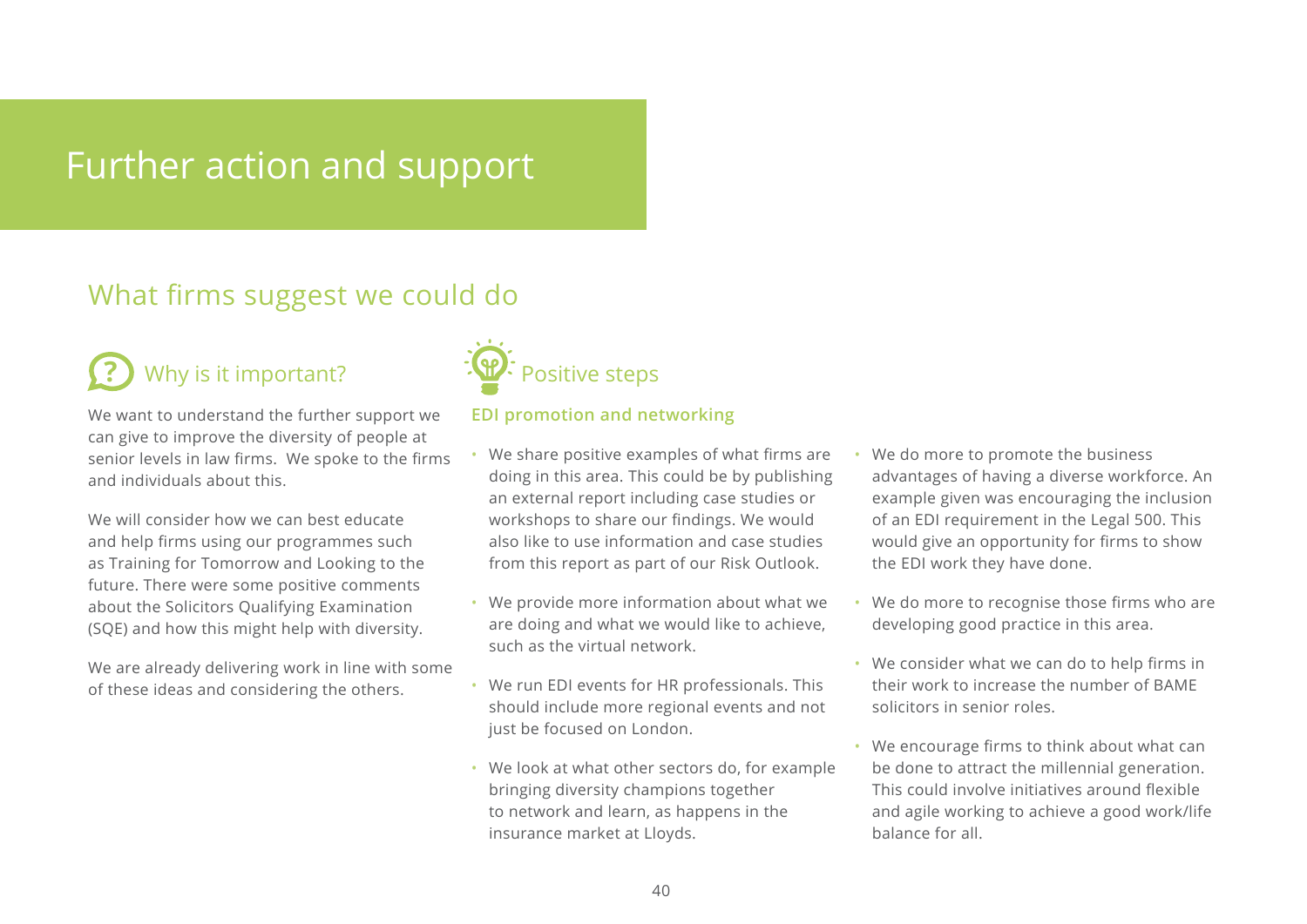#### **Monitoring**

- We monitor how individuals and firms are embedding EDI into their competencies as part of our work on continuing competence in the profession. We will be doing a review of continuing competence in 2017/18.
- We encourage firms to share and publish information on how they measure the impact of their EDI work and monitor any changes.
- We consider further work on social mobility.

#### **Our information**

- We consider producing EDI data for trainees so that firms can benchmark applicants for training contracts against the overall number of applications.
- We use our data to monitor career trends.

• We consider how the bi-annual data collection exercise can be done most consistently with the least impact on firms.

#### **Guidance**

• We produce guidance and support focusing on how to manage a career break as confidence might drop after a break such as parental leave.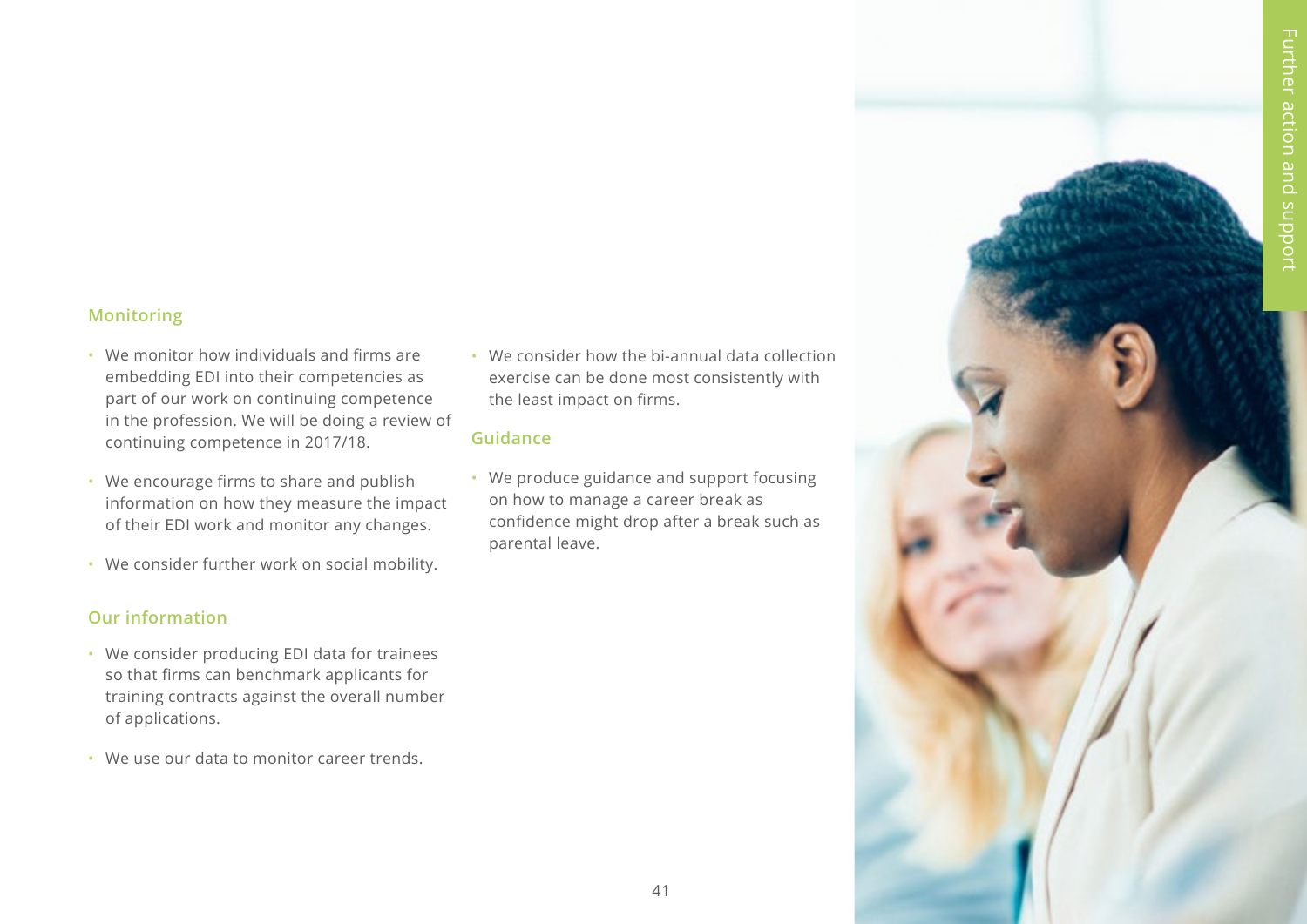## Conclusion and recommendations

We received a positive response from law firms to the project. We were pleased with some of the steps that have been taken by firms, particularly in the area of gender. We now want to see more firms address the issue of ethnicity and social mobility.

It is clear that many individuals share the same career motivations and aspirations regardless of gender, ethnicity or social background. However firms need to do more to make sure that there is a level playing field in respect of these individuals and their aspirations. We will do what we can to support this.

Good firms we visited:

- had given thought to how they can develop an inclusive culture
- were fair and transparent in their approach to flexible and agile working
- had taken steps to create a more diverse recruitment pipeline

• had clear, fair and transparent career progression processes.

We hope that the good practice examples and case studies set out in this report help to show that achieving a diverse workforce does not have to be complicated and often only really requires an open-minded commitment to diversity. It is not necessarily about spending a lot of money or even about having numerous policies in place, but simply a willingness to enable and be an enabler for change.

There are areas of diversity which this report does not address, such as why career progression and access to senior roles do not reflect the overall female and BAME solicitor population, or why the diversity profile of the profession looks the way it does. These points require further analysis and discussion.

We have provided information on best practice and highlighted the really good activity happening in law firms.

#### **Next steps**

We will build on our existing research on diversity by undertaking further research where appropriate. We will also facilitate further work with and by other agencies.

We will publish a range of information for the profession on equality, diversity and inclusion as well as material supporting the profession to become increasingly diverse including a Risk Outlook paper on the 'business benefits of diversity'.